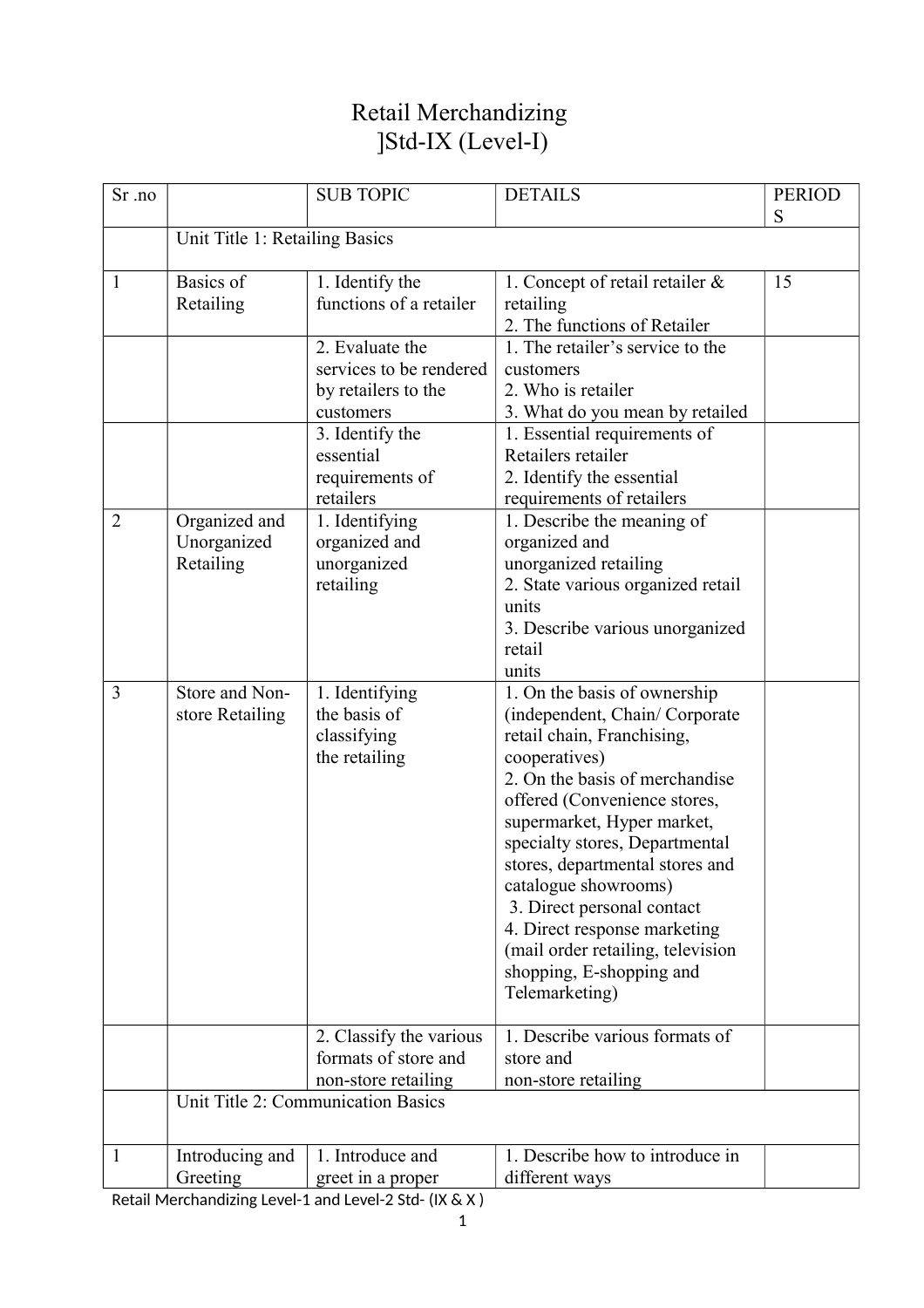|                |                                                       | way                                                                                                                   | 2. Describe the ways to greet<br>3. Describe the tone and                                                                                                                                                                                         |  |
|----------------|-------------------------------------------------------|-----------------------------------------------------------------------------------------------------------------------|---------------------------------------------------------------------------------------------------------------------------------------------------------------------------------------------------------------------------------------------------|--|
|                |                                                       |                                                                                                                       | language change in a different<br>situations                                                                                                                                                                                                      |  |
| $\overline{2}$ | Framing<br>Questions and<br>Complete<br>Sentences     | 1. Framing of question<br>and<br>sentence                                                                             | 1. Describe proper question<br>framing.<br>2. Describe the important<br>elements of complete sentence.<br>3. Describe verb, adverb, subject<br>and object                                                                                         |  |
| 3              | Dealing with<br>Customers in<br>Retail<br>Environment | 1. Dealing with<br>customers while<br>they are shopping<br>for goods                                                  | 1. Asking for help for price and<br>product information<br>2. Dealing with negotiation                                                                                                                                                            |  |
| $\overline{4}$ | Principles of<br>Communication                        | 1. Identify elements<br>of communication<br>cycle                                                                     | 1. Describe the meaning of<br>communication<br>2. State the different elements of<br>communication cycle<br>3 Differentiate between Sender,<br>Message, Medium, Receiver and<br>Feedback.                                                         |  |
|                |                                                       | Unit Title 3: Goods Management in Retail                                                                              |                                                                                                                                                                                                                                                   |  |
| $\mathcal{I}$  | Types of Retail<br>Goods                              | 1. Identify retail<br>goods.                                                                                          | 1. Describe the meaning of<br>goods.<br>2. State the different types of<br>consumer goods.<br>3. Give example of consumer<br>goods                                                                                                                |  |
| $\overline{2}$ | Material<br>Handling                                  | 1. Demonstrate<br>the process of<br>goods<br>management<br>2. Identify the types of<br>material handling<br>equipment | 1. Describe the importance of<br>goods handling.<br>2. State the precautions to be<br>taken while handling goods.<br>1. Name the types of goods<br>handling equipments.<br>2. Describe the factors affecting<br>selection of equipments.          |  |
| $\mathfrak{Z}$ | Documentation<br>in Goods<br>Handling                 | 1. Identify the<br>various documents<br>used in goods<br>moving.                                                      | 1. State the various documents<br>used in goods moving.<br>2. Explain delivery notes, invoice<br>, consignment note, internal<br>packing note & offloading.<br>3. Explain the electronic data<br>system used in<br>receiving & dispatch of goods. |  |
| $\overline{4}$ | Procedure to<br>goods moving                          | 1. Identify the<br>procedure to moving<br>of<br>goods.                                                                | 1. The advantages of effective<br>goods moving.<br>2. Give the responsibilities of<br>goods mover.<br>3. Describe the manual handling<br>of goods.                                                                                                |  |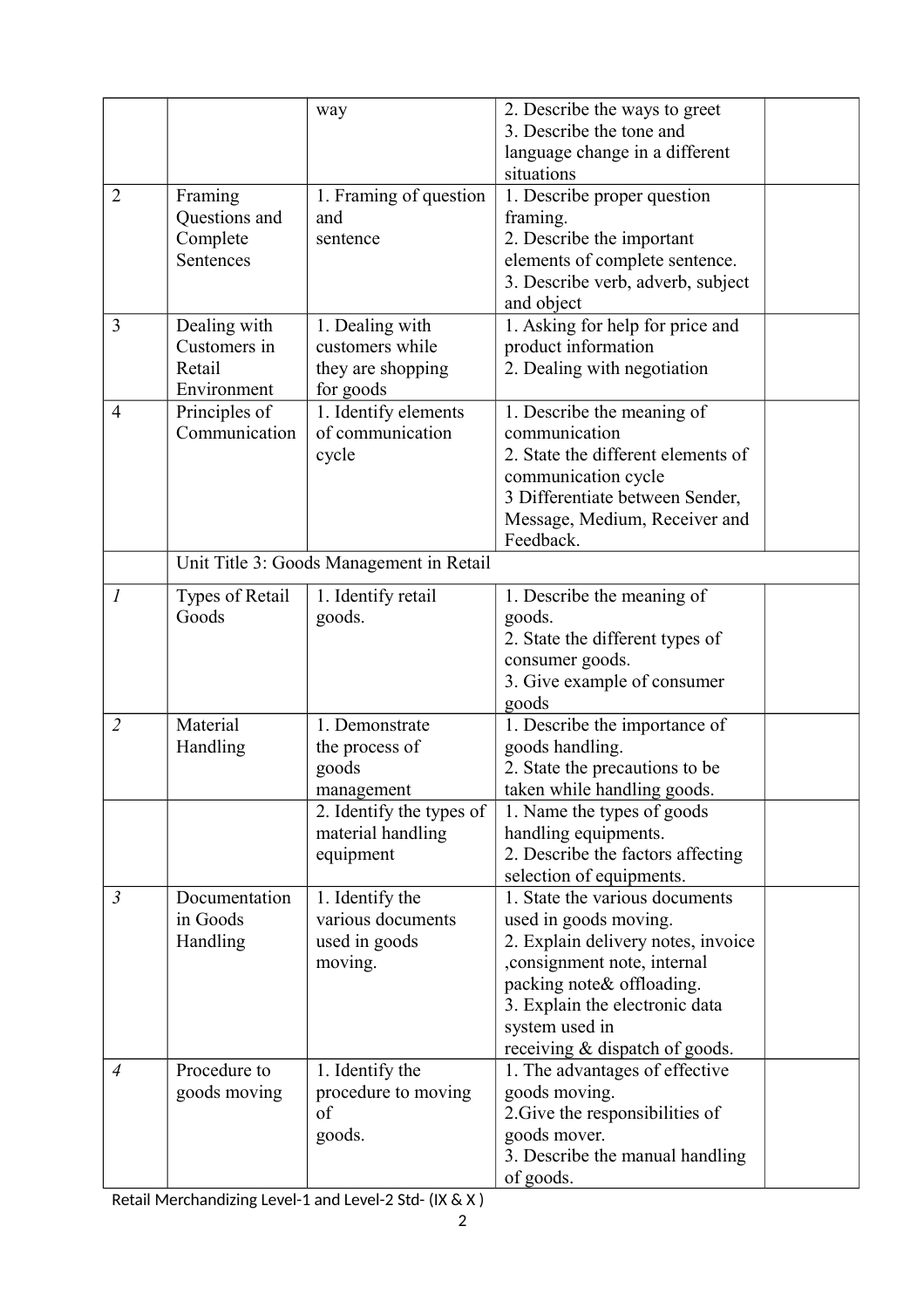|                | Unit Title 4: Customer Service     |                                                                                                                      |                                                                                                                                                                                               |  |
|----------------|------------------------------------|----------------------------------------------------------------------------------------------------------------------|-----------------------------------------------------------------------------------------------------------------------------------------------------------------------------------------------|--|
| 1              | Conceptual<br>Framework            | 1. Differentiate<br>between<br>consumer and<br>customer                                                              | 1. Describe the meaning of<br>consumer and Customer                                                                                                                                           |  |
|                |                                    | 2. Identify customer's<br>needs                                                                                      | 1. State basic needs of the<br>customer<br>2. Factors influencing<br>Customer's need and behaviour                                                                                            |  |
| $\overline{2}$ | Effective<br>Customer<br>Service   | 1. Identify the<br>effective<br>customer service                                                                     | 1. Describe the factors that<br>satisfies<br>customer's need                                                                                                                                  |  |
|                |                                    | 2. Dealing effectively<br>with<br>customers                                                                          | 1. Describe the effective ways of<br>dealing with<br>customers                                                                                                                                |  |
| $\mathfrak{Z}$ | Customer<br>Service in<br>Retail   | 1. Identify the role of<br>customer services in<br>Retail                                                            | 1. Customer service concepts<br>2. Role of customer service<br>3. Customer Service & Retail                                                                                                   |  |
| $\overline{4}$ | Elements of<br>Customer<br>Service | 1. Identify the<br>elements of<br>best customer services<br>2. Enlist the<br>significance of<br>customer<br>services | 1. Elements of customer services<br>2. Concept of product and goods<br>1. Benefits and importance of<br>customer services                                                                     |  |
|                |                                    | Unit Title 5: Packaging and Bagging in Retail                                                                        |                                                                                                                                                                                               |  |
| $\mathcal{I}$  | Packaging<br>Material              | 1. Identify the<br>competencies required<br>in bagging and<br>packaging while<br>delivering goods                    | 1. Differentiate goods to be<br>packed and bagged<br>2. State the packaging systems.<br>3 Describe role and<br>responsibilities in packaging<br>material.                                     |  |
|                |                                    | 2. Describe the role<br>and<br>functions of people<br>involved in work<br>during<br>packaging & bagging              | 1. The duties of managerial staff<br>in packing/bagging<br>2. Describe functions $\&$<br>Responsibilities of a packer/<br>bagger<br>3. Describe the competencies<br>required as packer/bagger |  |
| $\overline{2}$ | Use of<br>Packaging<br>Equipment   | 1. Handle the various<br>types of packaging<br>equipments                                                            | 1. Describe the importance of<br>handling the equipment while<br>packing/bagging goods<br>2. State the precautions to be<br>taken while handling the<br>equipment in packing/ bagging         |  |
|                |                                    | 2. Describe the<br>procedure of<br>equipments for<br>packaging/bagging                                               | 1. Procedure for<br>packaging/bagging the goods<br>through equipments.                                                                                                                        |  |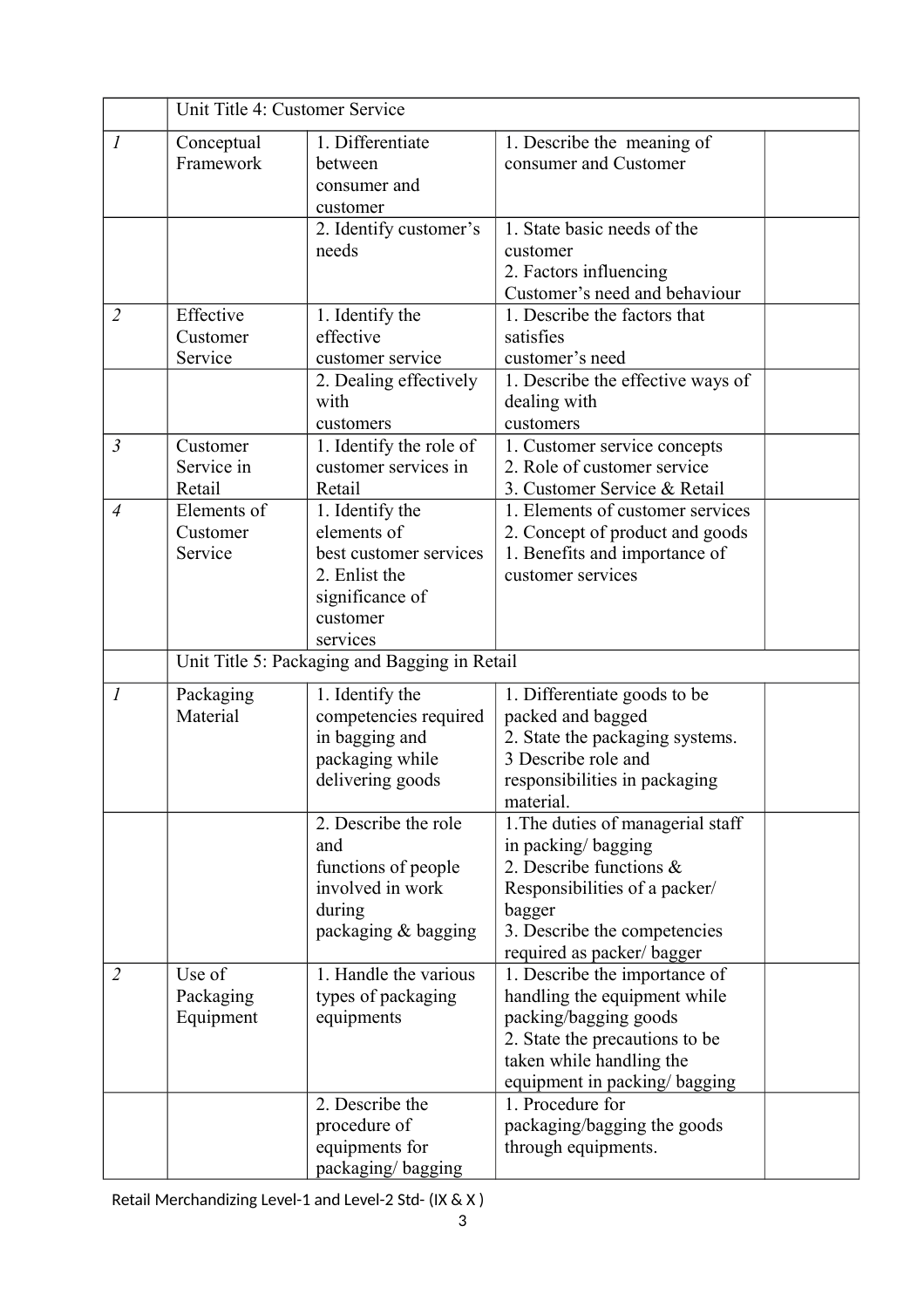|                  |                      | the goods                                            |                                     |  |
|------------------|----------------------|------------------------------------------------------|-------------------------------------|--|
| $\mathfrak{Z}$   | Procedure for        | 1. Learn the step by                                 | 1. Describe the importance of       |  |
|                  | Bagging and          | step                                                 | Handling packaging/bagging of       |  |
|                  | Packing              | procedure of using                                   | material.                           |  |
|                  |                      | packaging                                            | 2. State the procedure              |  |
|                  |                      | material $&$ Equipment                               | to be taken into consideration      |  |
|                  |                      | for                                                  | while                               |  |
|                  |                      | packaging and                                        | packaging/bagging the material      |  |
|                  |                      | bagging                                              | with different equipment.           |  |
|                  |                      |                                                      | 3. Describe the uses of             |  |
|                  |                      |                                                      | equipments used in                  |  |
|                  |                      |                                                      | bagging of material                 |  |
| $\overline{4}$   | Marking and          | 1. Identify the                                      | 1. State the various methods of     |  |
|                  | Labelling            | competencies required                                | marking & labelling of products     |  |
|                  |                      | for understanding                                    | 2. Describe the job                 |  |
|                  |                      | the various methods of                               | responsibilities being              |  |
|                  |                      | Labelling used in                                    | taken by each individual while      |  |
|                  |                      | retailing.                                           | Marking and labelling of            |  |
|                  |                      |                                                      | material.                           |  |
|                  |                      |                                                      | 3. Describe the competencies        |  |
|                  |                      |                                                      | required for each individual        |  |
|                  |                      |                                                      | marking and labelling of            |  |
|                  |                      |                                                      | material/products.                  |  |
|                  |                      | 2. Evaluate the                                      | 1. Types of labelling and marking   |  |
|                  |                      | various                                              | 2. Describe the purpose of          |  |
|                  |                      | purpose of labelling                                 | labelling and                       |  |
|                  |                      | and                                                  | marking to fulfil the requirement   |  |
|                  |                      | marking                                              | of any                              |  |
|                  |                      |                                                      | packaging industry.                 |  |
|                  |                      | Unit Title 6: Hygiene and Safety Practices in Retail |                                     |  |
| $\boldsymbol{l}$ | <b>Basic Hygiene</b> | 1. Describe the                                      | 1. Describe the need of             |  |
|                  | and Safety           | importance of                                        | maintaining                         |  |
|                  | Practices            | maintaining                                          | hygiene in retail store             |  |
|                  |                      | hygienic conditions in                               | 2. State the materials used for     |  |
|                  |                      | retail store                                         | maintaining hygiene in retail       |  |
|                  |                      |                                                      | store                               |  |
| $\overline{2}$   | Potential            | 1. Describe potential                                | 1. State the potential hazards in   |  |
|                  | Hazards at           | hazards & safe                                       | store                               |  |
|                  | Workplace            | practices                                            | 2. Describe the practices to be     |  |
|                  |                      | to be adopted at retail                              | adopted for ensuring                |  |
|                  |                      | store.                                               | occupational health & safety        |  |
|                  |                      |                                                      |                                     |  |
|                  |                      | 2. Extinguishing small                               | 1. Describe the symbols used for    |  |
|                  |                      | fires                                                | safety purpose                      |  |
| $\mathfrak{Z}$   | Safety               | 1. Practice safety                                   | 1. Recognize some common            |  |
|                  | Measures at          | measures and tips to                                 | health and safety concerns in       |  |
|                  | Workplace            | control injuries,                                    | retail store                        |  |
|                  |                      | violence,                                            | 2. State the \reasons for violence, |  |
|                  |                      | harassment,                                          | shoplifting and robbery at          |  |
|                  |                      | shoplifting and                                      | workplace and measures to           |  |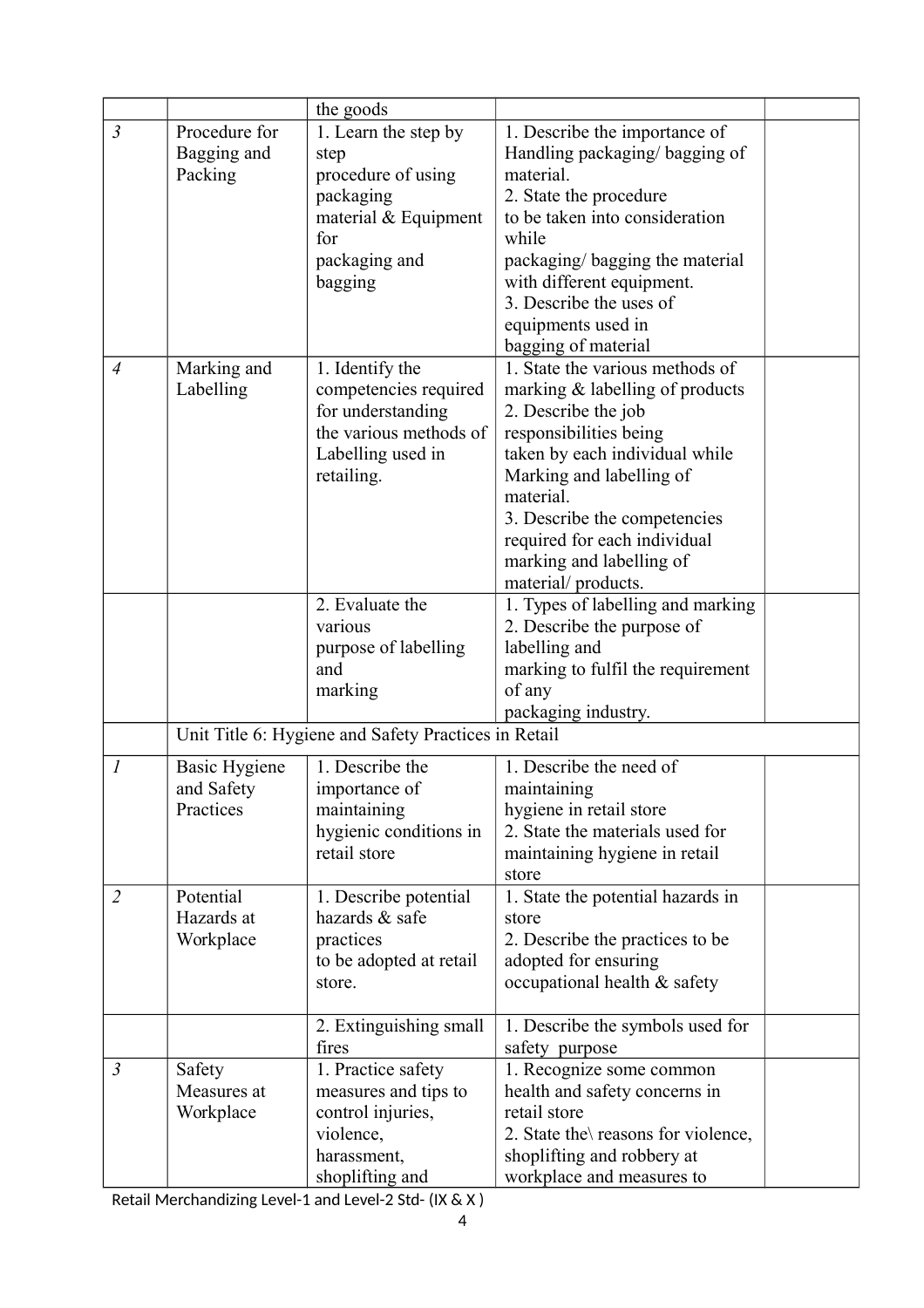|   |                | robbery              | prevent them                      |  |
|---|----------------|----------------------|-----------------------------------|--|
|   |                | 2. State how to      | 1. Ways to handling of money      |  |
|   |                | handle money         | 2. State to manage and deal irate |  |
|   |                | equipment, machines, | customers                         |  |
|   |                | irate customers and  | 3. Describe to manage shrinkage   |  |
|   |                | shrinkage            |                                   |  |
| 4 | Precautions to | 1. Guide the care    | 1. Outline the precautions to be. |  |
|   | be taken for   | taken for travel and | taken while travelling to and     |  |
|   | safety         | personal             | from workplace                    |  |
|   |                | safety equipments    | 2. State precautions adopted for  |  |
|   |                |                      | power tools and equipments        |  |
|   |                |                      | 3. State significance of gas      |  |
|   |                |                      | stations, petrol pumps, working   |  |
|   |                |                      | alone, forklifts and pallet jacks |  |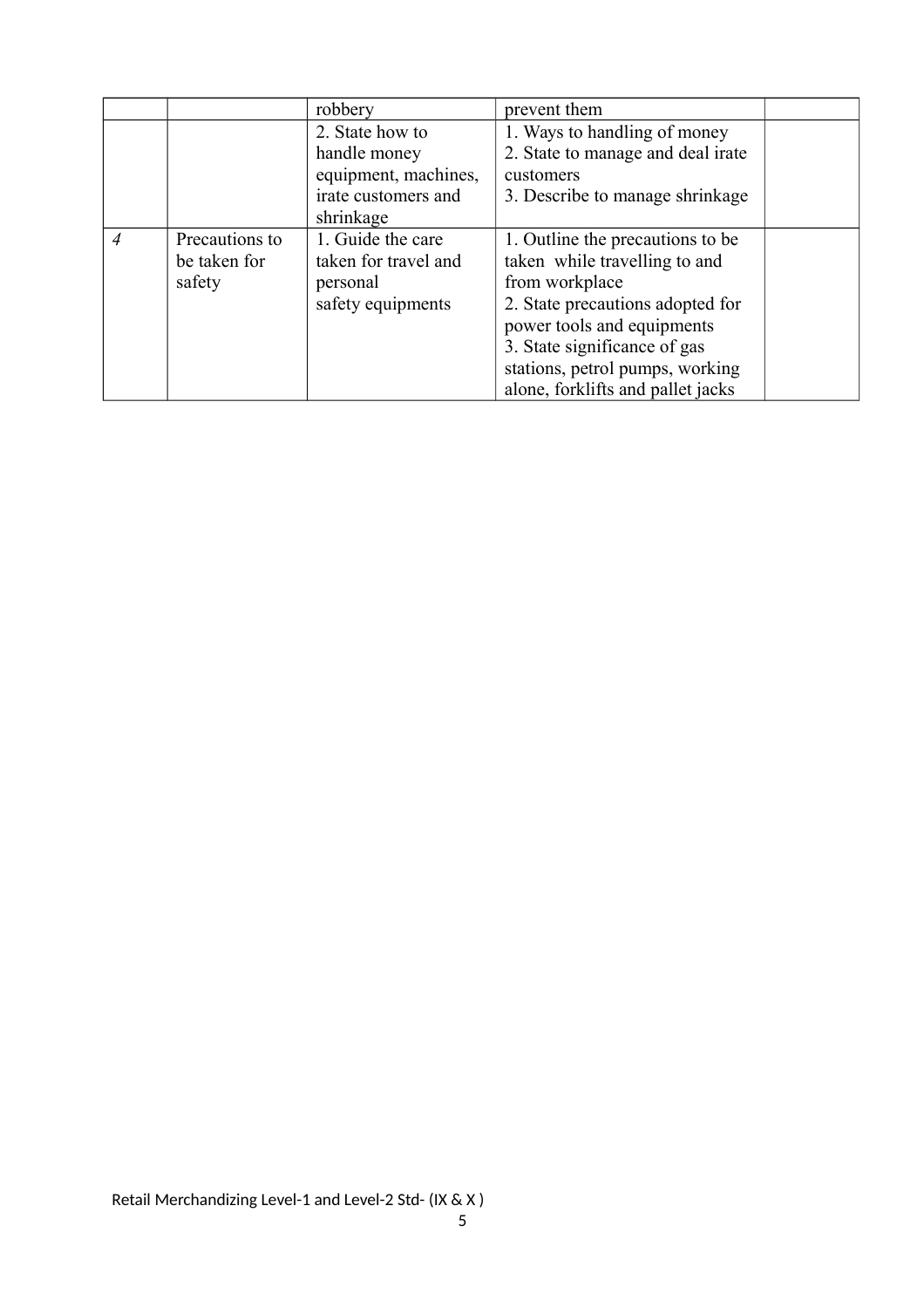#### Sector: Organized Retailing NVEQF Level – 1: Retail Merchandising STD –IX -Practical

| Sr.n           | <b>TOPIC</b>                              | ບ ເ ມ<br>$\tau$ LA -i Iautival<br><b>DETAILS</b>                                                  | <b>PERIOD</b> |
|----------------|-------------------------------------------|---------------------------------------------------------------------------------------------------|---------------|
| $\mathbf 0$    |                                           |                                                                                                   | S             |
| $\mathbf{1}$   | Basics of                                 | Visit to a retail shop or                                                                         | 15            |
|                | Retailing                                 | departmental store for identify                                                                   |               |
|                |                                           | the functions of retailing.                                                                       |               |
|                |                                           | Read the model and model                                                                          |               |
|                |                                           | number or designation of the product                                                              |               |
|                |                                           | Visit to the retail mall and observe the service                                                  |               |
|                |                                           | rendered to the customer                                                                          |               |
|                |                                           | Visit to the retail outlet $\&$ asked to note down the<br>essentials of retailers                 |               |
| $\overline{2}$ | Organized and<br>Unorganized<br>Retailing | Visit in various organized and unorganized retail<br>businesses and find out the main differences |               |
| 3              | Store and Non-<br>store Retailing         | Visit to store and non-store retailing $\&$ observe the<br>Differences between them.              |               |
|                |                                           | Role play to act individually for formation of store<br>and non-store retailing                   |               |
| $\overline{4}$ | Indian and<br><b>Global Retailers</b>     | Group formation to write about the characteristics<br>of                                          |               |
|                |                                           | various retailers in neighbourhood market and<br>Indian Retail Industry                           |               |

# Unit - 2 Title: Communication Basics

|   | Introducing and            | Introduction and greeting sessions.                    | 15 |
|---|----------------------------|--------------------------------------------------------|----|
|   | Greeting                   |                                                        |    |
| 2 | <b>Framing Questions</b>   | Role play of small conversation of two students or a   |    |
|   | and Complete               | group.                                                 |    |
|   | Sentences                  |                                                        |    |
| 3 | Dealing with               | Role play of small conversation of product information |    |
|   | <b>Customers</b> in Retail | offers and price                                       |    |
|   | Environment                |                                                        |    |
| 4 | Principles of              | Drawing a communication cycle.                         |    |
|   | Communication              |                                                        |    |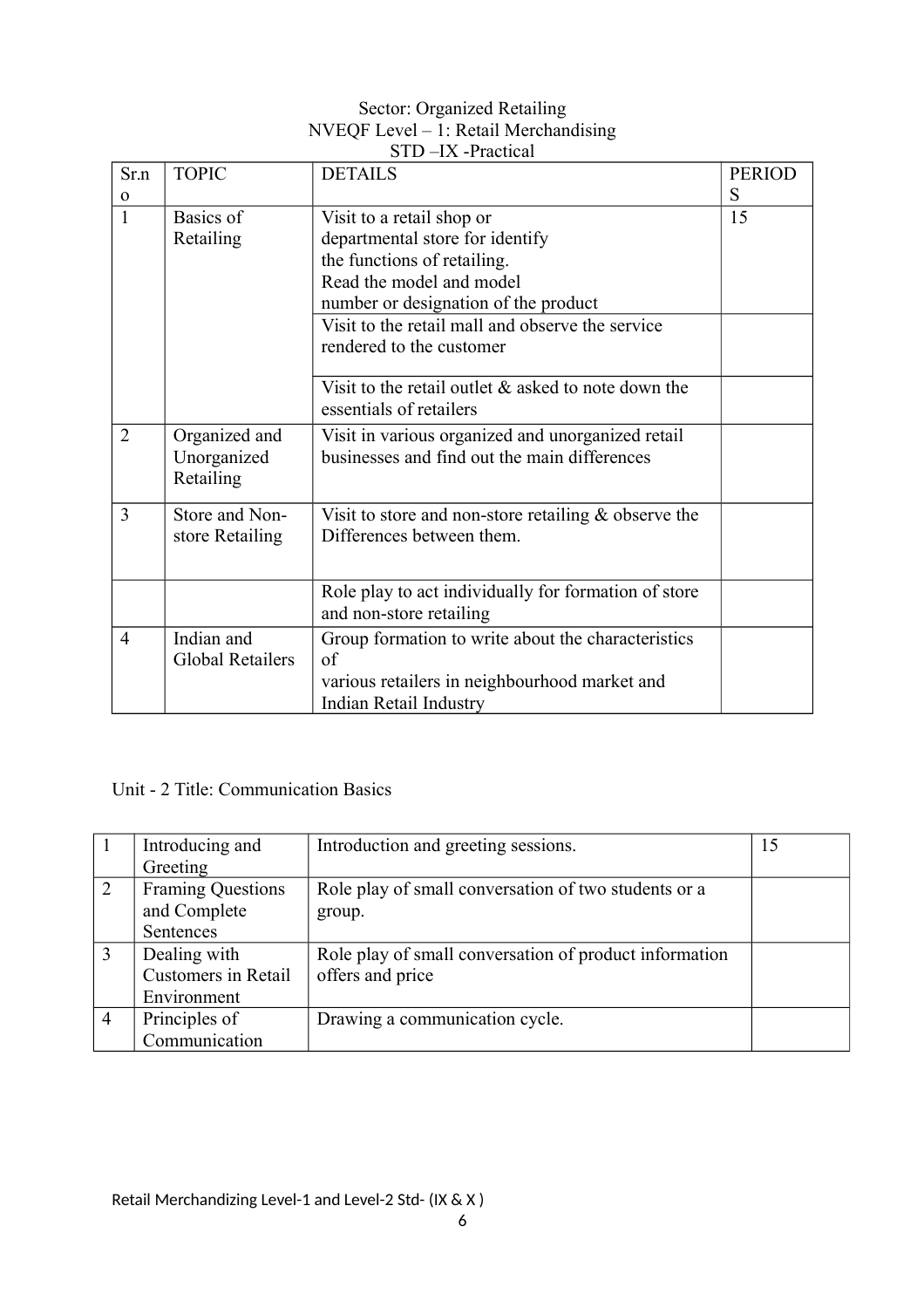| $\mathcal{I}_{\mathcal{I}}$ | Types of Retail Goods                  | Visit to a retail shop or departmental store for<br>identification goods. Classify them on the<br>basis of convenience, shopping & durability.<br>Classify them on the basis of volume $\&$<br>weight of goods. | 15 |
|-----------------------------|----------------------------------------|-----------------------------------------------------------------------------------------------------------------------------------------------------------------------------------------------------------------|----|
| $\overline{2}$              | Material Handling                      | Visit to the retail formats list out the steps in<br>goods                                                                                                                                                      |    |
|                             |                                        | Visit to the retail shop or big departmental<br>store:<br>1. List out the equipments $\&$ machines used<br>in handling goods.<br>2. List out the risk involved in handling<br>process.                          |    |
| $\mathfrak{Z}$              | Documentation in<br>Goods Handling     | 1. Visit a departmental store $&$ record the<br>receiving & delivery of goods.<br>2. Practice session on handling of documents<br>as                                                                            |    |
| $\overline{4}$              | Procedure to goods<br>moving           | Visit a retail store & observe the various<br>methods of manual handling. List out the risk<br>involved in manual handling                                                                                      |    |
| $\boldsymbol{l}$            | Conceptual Framework                   | Role play and group discussion on the<br>behaviour of customers/consumers                                                                                                                                       |    |
|                             |                                        | Visit to retail store to observe the body<br>language of sales person and customer's.<br>Note the<br>Communication between the salesperson and<br>the customer. Determine customer's wants<br>and<br>Needs.     |    |
| $\overline{2}$              | <b>Effective Customer</b><br>Service   | Role play                                                                                                                                                                                                       |    |
|                             |                                        | Visit to retail outlet and observe customer<br>dealing by employees                                                                                                                                             |    |
| $\mathfrak{Z}$              | Customer Service in<br>Retail          | Visit to various retail stores and observe<br>various customer services.                                                                                                                                        |    |
| $\overline{4}$              | <b>Elements of Customer</b><br>Service | Group discussion on products and goods and<br>best services provided by stores/mall Visit to<br>the big bazaar and observe how to better<br>serve the customers                                                 |    |

Unit Title 3: Goods Management in Retail

| Unit Title: Packaging and Bagging in Retail |                    |                                          |  |
|---------------------------------------------|--------------------|------------------------------------------|--|
|                                             | Packaging Material | Play a game of packing gifts for winning |  |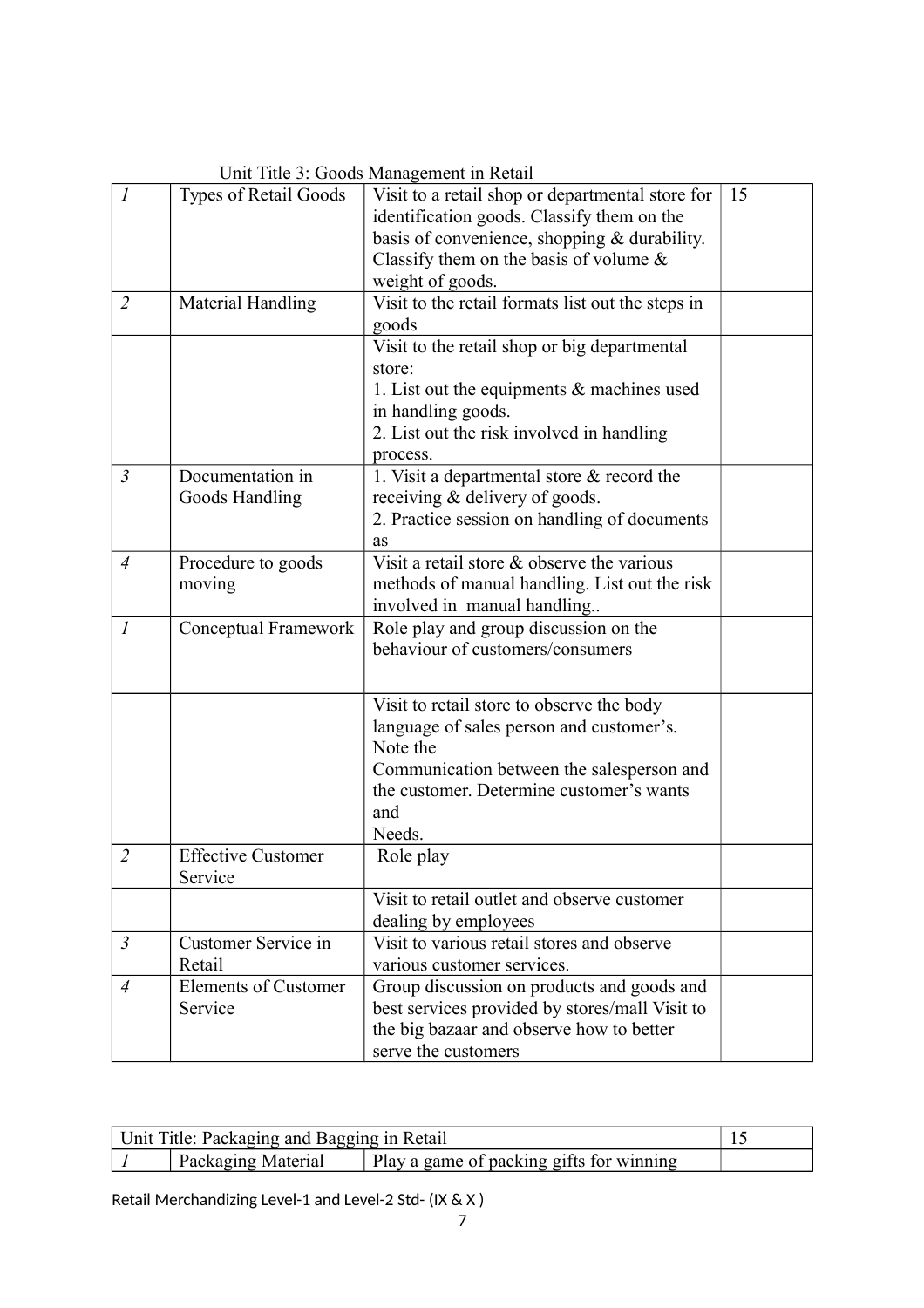|                |                                                    | prizes Visit to retail shop for hands on          |    |
|----------------|----------------------------------------------------|---------------------------------------------------|----|
|                |                                                    | experience in packing/ bagging                    |    |
|                |                                                    | Role play on the duties of staff whom             |    |
|                |                                                    | packing/bagging the sold goods of                 |    |
|                |                                                    | customers.                                        |    |
| $\overline{2}$ | Use of Packaging                                   | . Visit to retail store to have hands on          |    |
|                | Equipment                                          | experience of equipments used for packing/        |    |
|                |                                                    | bagging.                                          |    |
|                |                                                    | 2. Practice sessions on handling of               |    |
|                |                                                    | equipments and operations on same.                |    |
|                |                                                    | Give them some goods for packaging and            |    |
|                |                                                    | ask what all equipments are used for              |    |
|                |                                                    | packing/bagging.                                  |    |
| $\mathfrak{Z}$ | Procedure for Bagging                              | Visit to a retail store and watching the          |    |
|                | and Packing                                        | procedure adopted for packaging and               |    |
|                |                                                    | Bagging of goods at billing counters.             |    |
| $\overline{4}$ | Marking and Labelling                              | 1. Group work on task analysis & knowledge        |    |
|                |                                                    | skills and attitude required for various          |    |
|                |                                                    | methods                                           |    |
|                |                                                    | of labelling and marking.                         |    |
|                |                                                    | 2. Visit to any retail stores to observe how      |    |
|                |                                                    | the labelling and marking are done.               |    |
|                |                                                    | 3. Let each of the individual to do the work      |    |
|                |                                                    | of labelling and marking of the product of        |    |
|                |                                                    | Their own.                                        |    |
|                |                                                    | 1. Visit to the go down where labelling and       |    |
|                |                                                    | marking is going on.                              |    |
|                |                                                    | 2. Give the work of labelling and marking as      |    |
|                |                                                    | play and tell them to use their own               |    |
|                |                                                    | assumption                                        |    |
|                |                                                    | to label and mark effectively                     |    |
|                |                                                    | 3. Game, How to make a product more               |    |
|                |                                                    | effective                                         |    |
|                |                                                    | through labelling and marking                     |    |
|                |                                                    | 4. Competition for the best & colorful            |    |
|                |                                                    | labelling & marking among the students.           |    |
|                | Unit Title: Hygiene and Safety Practices in Retail |                                                   | 15 |
| $\mathcal{I}$  | Basic Hygiene and                                  | Visit to a retail store to observe best practices |    |
|                | <b>Safety Practices</b>                            | adopted to maintain hygienic and safe             |    |
|                |                                                    | working conditions in store.                      |    |
|                |                                                    |                                                   |    |
| $\overline{2}$ | Potential Hazards at                               | Visit to a retail store to observe safety         |    |
|                | Workplace                                          | measures.                                         |    |
|                |                                                    | Visit to a retail store to study fire safety      |    |
|                |                                                    | equipment installed at the                        |    |
| $\mathfrak{Z}$ | Safety Measures at                                 | Visit to a retail store to study measures to      |    |
|                | Workplace                                          | prevent shoplifting and robbery                   |    |
|                |                                                    | Visit retail store and enquire about how they     |    |
|                |                                                    | manage irate customers                            |    |
| 4              | Precautions to be taken                            | Group discussion on various issues related        |    |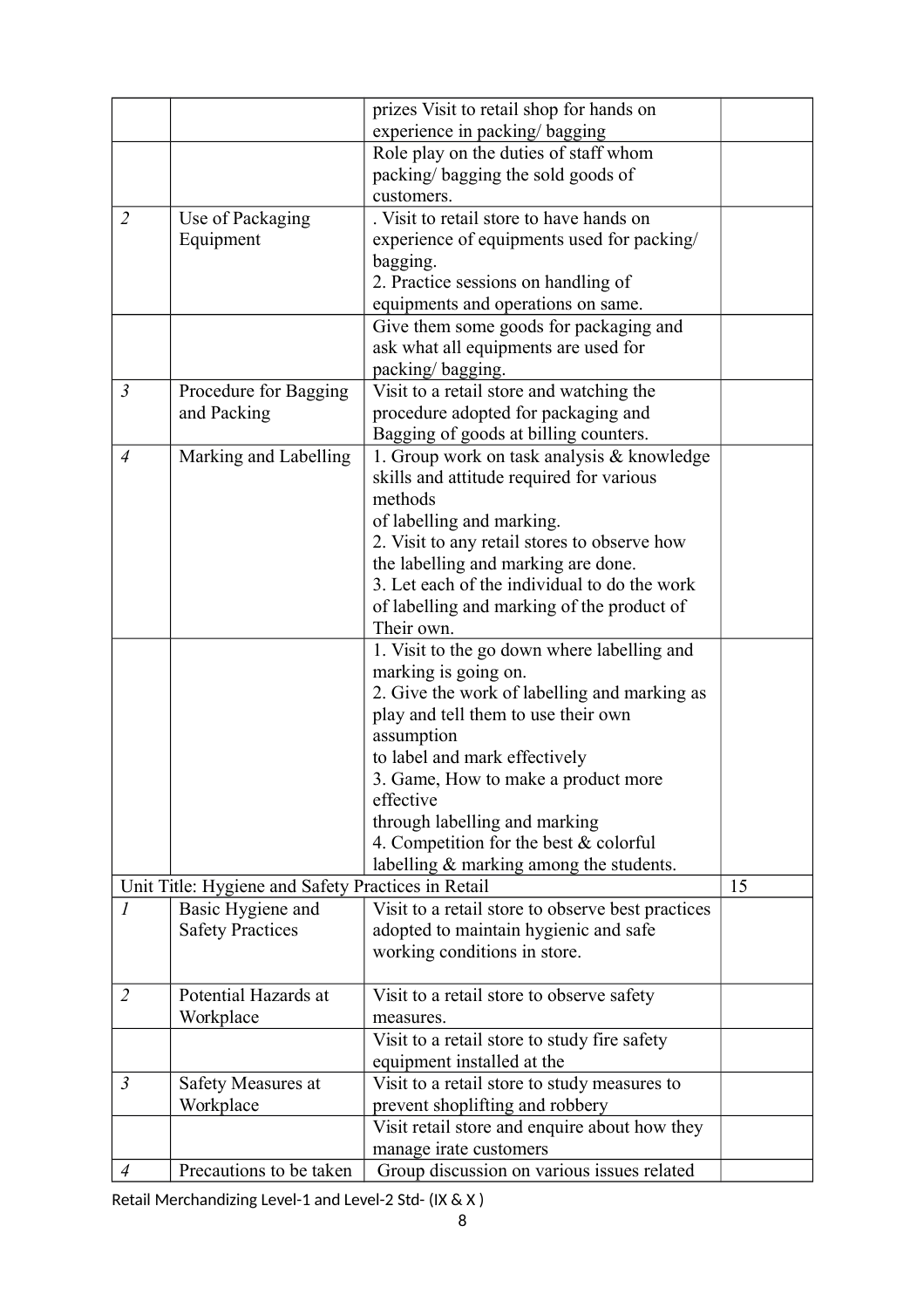|                | for safety                           | to                                               |    |
|----------------|--------------------------------------|--------------------------------------------------|----|
|                |                                      | working alone                                    |    |
|                | Unit Title: Work Integrated Learning |                                                  | 15 |
| $\prime$       | <b>Retail Store Types</b>            | Visit to a retail stores to understand its types |    |
|                |                                      | Assignment on writing a difference between       |    |
|                |                                      | type of stores                                   |    |
| $\overline{2}$ | Career Prospects in                  | Check the vacancies in the daily newspaper       |    |
|                | Retail                               | $\&$ in the employment news Go through           |    |
|                |                                      | internet daily                                   |    |
| $\overline{3}$ | Writing a Resume                     | 1. Write the essential contents and make job     |    |
|                |                                      | application                                      |    |
|                |                                      | 2. Write do and don'ts of writing resume         |    |
|                |                                      | 3. Prepare a resume with a covering language     |    |
|                |                                      | or job application for a vacant post in the      |    |
|                |                                      | computer.                                        |    |
| $\overline{4}$ | Writing a Job                        | Prepare a job application for XYZ company        |    |
|                | Application                          | for the post of Store Supervisor.                |    |

|                | Unit Title: Packaging and Bagging in Retail |                                              | 15 |
|----------------|---------------------------------------------|----------------------------------------------|----|
| $\mathcal{I}$  | Packaging Material                          | Play a game of packing gifts for winning     |    |
|                |                                             | prizes Visit to retail shop for hands on     |    |
|                |                                             | experience in packing/bagging                |    |
|                |                                             | Role play on the duties of staff whom        |    |
|                |                                             | packing/bagging the sold goods of            |    |
|                |                                             | customers.                                   |    |
| $\overline{2}$ | Use of Packaging                            | 1. Visit to retail store to have hands on    |    |
|                | Equipment                                   | experience of equipments used for packing/   |    |
|                |                                             | bagging.                                     |    |
|                |                                             | 2. Practice sessions on handling of          |    |
|                |                                             | equipments and operations on same.           |    |
|                |                                             | Give them some goods for packaging and       |    |
|                |                                             | ask what all equipment s are used for        |    |
|                |                                             | packing /bagging.                            |    |
| $\mathfrak{Z}$ | Procedure for Bagging                       | Visit to a retail store and watching the     |    |
|                | and Packing                                 | procedure adopted for packaging and          |    |
|                |                                             | Bagging of                                   |    |
|                |                                             | goods at billing counters.                   |    |
| $\overline{A}$ | Marking and Labelling                       | 1. Group work on task analysis & knowledge   |    |
|                |                                             | skills and attitude required for various     |    |
|                |                                             | methods                                      |    |
|                |                                             | of labelling and marking.                    |    |
|                |                                             | 2. Visit to any retail stores to observe how |    |
|                |                                             | the labelling and marking are done.          |    |
|                |                                             | 3. Let each of the individual to do the work |    |
|                |                                             | of labelling and marking of the product of   |    |
|                |                                             | their own.                                   |    |
|                |                                             | 1. Visit to the godown where labelling and   |    |
|                |                                             | marking is going on.                         |    |
|                |                                             | 2. Give the work of labelling and marking as |    |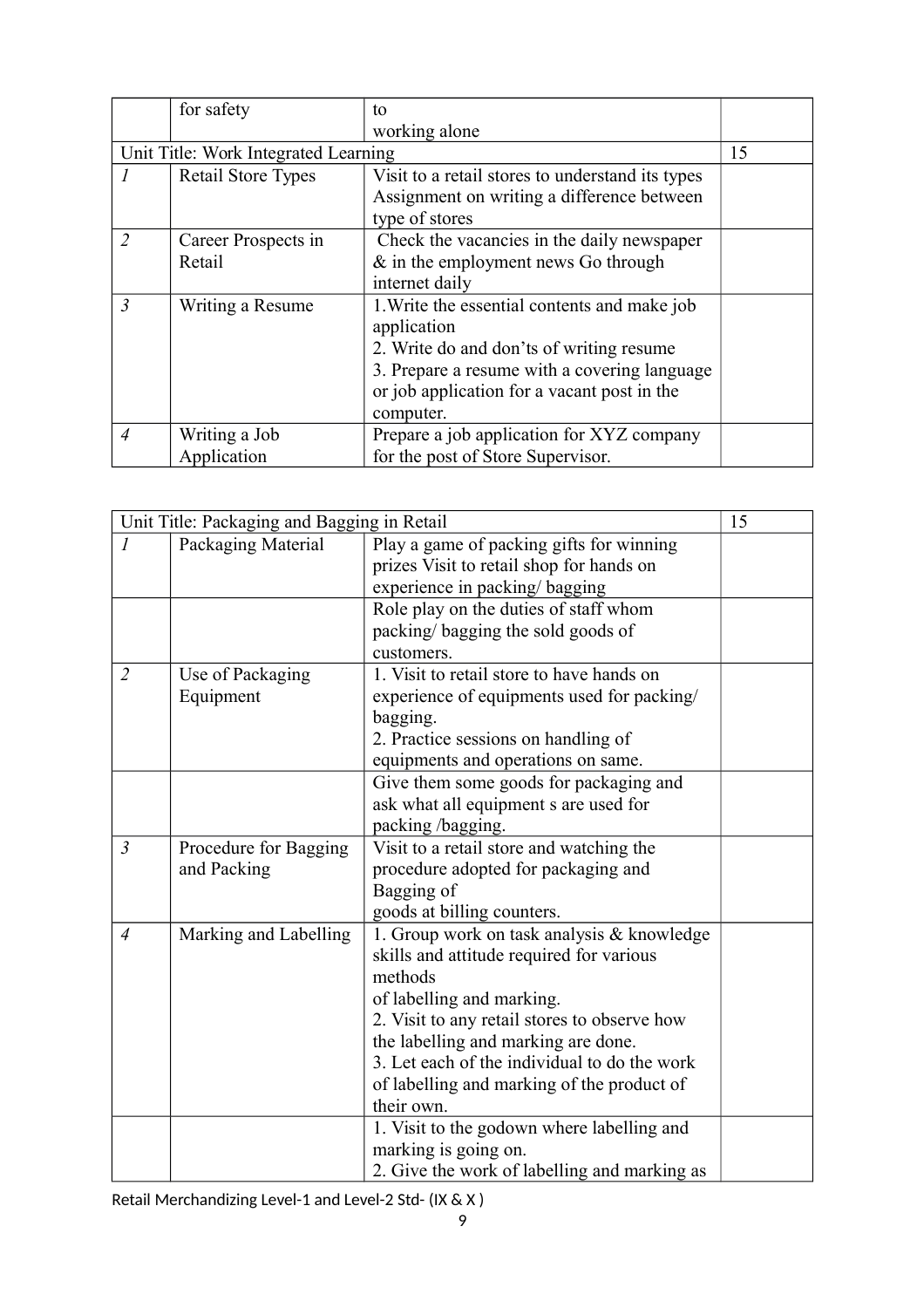|                |                                                    | play and tell them to use their own               |    |
|----------------|----------------------------------------------------|---------------------------------------------------|----|
|                |                                                    | assumption                                        |    |
|                |                                                    | to label and mark effectively                     |    |
|                |                                                    | 3. Game, How to make a product more               |    |
|                |                                                    | effective                                         |    |
|                |                                                    | through labelling and marking                     |    |
|                |                                                    | 4. Competition for the best $&$ colorful          |    |
|                |                                                    | labelling & marking among the students.           |    |
|                | Unit Title: Hygiene and Safety Practices in Retail |                                                   | 15 |
| $\mathcal{I}$  | Basic Hygiene and                                  | Visit to a retail store to observe best practices |    |
|                | <b>Safety Practices</b>                            | adopted to maintain hygienic and safe             |    |
|                |                                                    | working conditions in store.                      |    |
|                |                                                    |                                                   |    |
| $\overline{2}$ | Potential Hazards at                               | Visit to a retail store to observe safety         |    |
|                | Workplace                                          | measures.                                         |    |
|                |                                                    | Visit to a retail store to study fire safety      |    |
|                |                                                    | equipment installed at the                        |    |
| $\mathfrak{Z}$ | Safety Measures at                                 | Visit to a retail store to study measures to      |    |
|                | Workplace                                          | prevent shoplifting and robbery                   |    |
|                |                                                    | Visit retail store and enquire about how they     |    |
|                |                                                    | manage irate customers                            |    |
| $\overline{A}$ | Precautions to be taken                            | Group discussion on various issues related        |    |
|                | for safety                                         | to                                                |    |
|                |                                                    | working alone                                     |    |
|                | Unit Title: Work Integrated Learning               |                                                   | 15 |
| $\mathcal{I}$  | <b>Retail Store Types</b>                          | Visit to a retail stores to understand its types  |    |
|                |                                                    | Assignment on writing a difference between        |    |
|                |                                                    | type of stores                                    |    |
| $\overline{2}$ | Career Prospects in                                | Check the vacancies in the daily newspaper        |    |
|                | Retail                                             | $&$ in the employment news Go through             |    |
|                |                                                    | internet daily                                    |    |
| $\mathfrak{Z}$ | Writing a Resume                                   | 1. Write the essential contents and make job      |    |
|                |                                                    | application                                       |    |
|                |                                                    | 2. Write do and don'ts of writing resume          |    |
|                |                                                    | 3. Prepare a resume with a covering language      |    |
|                |                                                    | or job application for a vacant post in the       |    |
|                |                                                    | computer.                                         |    |
| $\overline{4}$ | Writing a Job                                      | Prepare a job application for XYZ company         |    |
|                | Application                                        | for the post of Store Supervisor.                 |    |

**Std-X (Level-II) Unit Title: Retail Operations**

| S.No. | <b>Topic</b>             | <b>Sub-Topic</b> | <b>Details</b>            | <b>Periods</b> |
|-------|--------------------------|------------------|---------------------------|----------------|
|       | <b>Fundamentals of</b>   | 1. Understanding | 1. Fundamentals of Retail |                |
|       | <b>Retail Operations</b> | the Retail       | Operations.               |                |
|       |                          | Operations       | 2. Importance of          |                |
|       |                          |                  | retail operations         |                |
|       |                          | 2. List out the  | 1. Various types of       |                |
|       |                          | types of retail  | <b>Retail Outlets</b>     |                |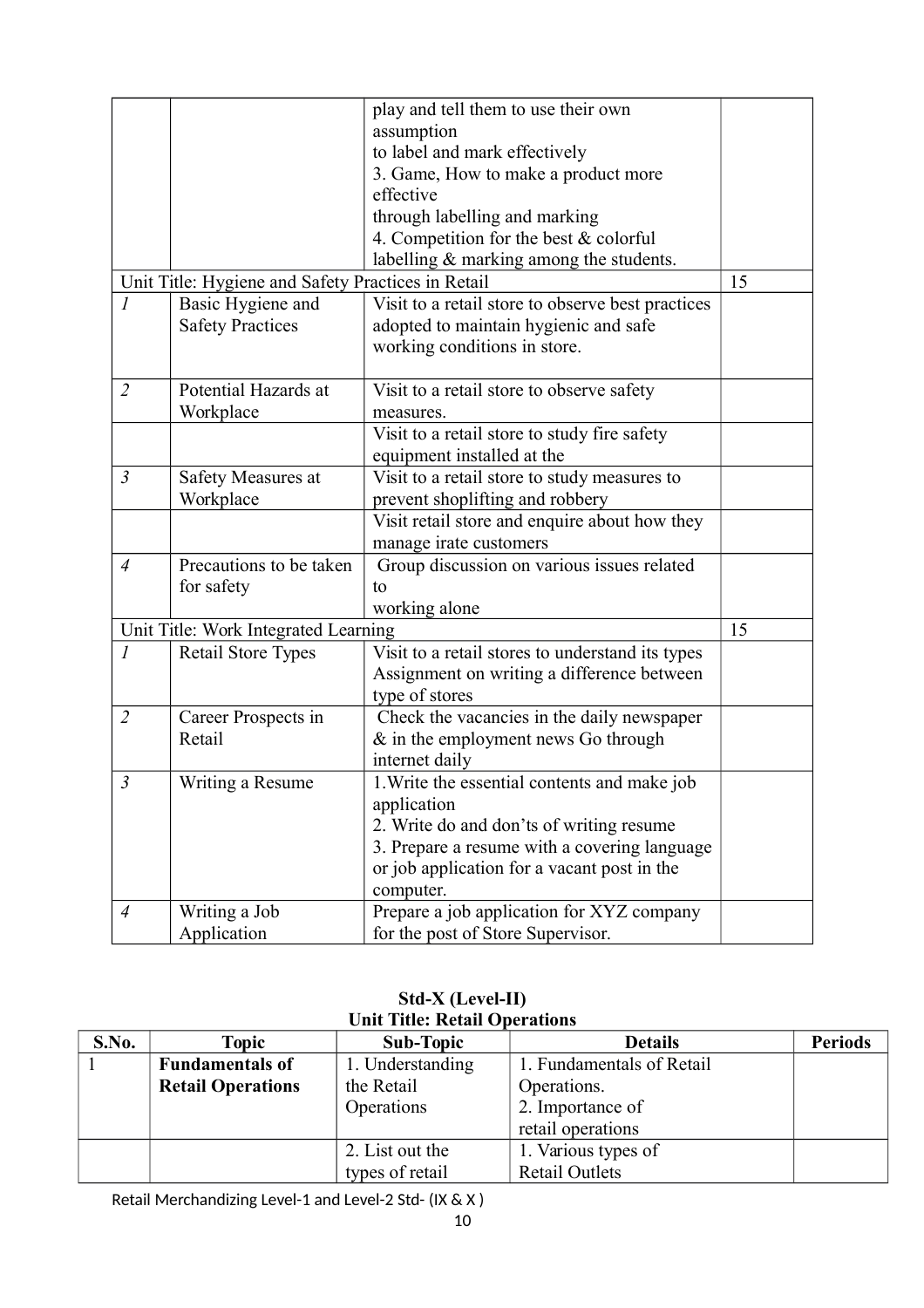|                |                            | outlets                   | a. Store based                      |  |
|----------------|----------------------------|---------------------------|-------------------------------------|--|
|                |                            |                           | retailing                           |  |
|                |                            |                           | b. Chain retailers                  |  |
|                |                            |                           | c. Leased                           |  |
|                |                            |                           | departmental                        |  |
|                |                            |                           | stores                              |  |
|                |                            |                           | d. Non-store based                  |  |
|                |                            |                           | retailing                           |  |
| $\overline{2}$ | <b>Types of Retailers</b>  | 1. Identify the           | 1. Retailers based on               |  |
|                |                            | ways to categorized       | sixa) Target Market                 |  |
|                |                            | retail                    | Served                              |  |
|                |                            |                           | b) Product Offerings                |  |
|                |                            |                           | c) Pricing Structure                |  |
|                |                            |                           | e) Promotional                      |  |
|                |                            |                           | Emphasis                            |  |
|                |                            |                           | f) Distribution                     |  |
|                |                            |                           | Methods                             |  |
|                |                            |                           |                                     |  |
|                |                            |                           | g) Service Level                    |  |
|                |                            |                           | 2. Retail category of               |  |
|                |                            |                           | ownership<br>structure factors      |  |
|                |                            | 2. Describe the           |                                     |  |
|                |                            |                           | 1. Describe the                     |  |
|                |                            | ways and                  | meaning and                         |  |
|                |                            | means                     | purpose of                          |  |
|                |                            | of meeting                | organizational                      |  |
|                |                            | organization's            | structure and                       |  |
|                |                            | policies,                 | culture                             |  |
|                |                            | standards, and            | 2. Describe the                     |  |
|                |                            | procedures                | purpose of chain of                 |  |
|                |                            |                           | command in a retail                 |  |
|                |                            |                           | business                            |  |
|                |                            |                           | 3. Describe the                     |  |
|                |                            |                           | importance of                       |  |
|                |                            |                           | organizational                      |  |
|                |                            |                           | values                              |  |
|                |                            |                           | 4. Describe the retail              |  |
|                |                            |                           | industry                            |  |
|                |                            |                           | expectations of staff               |  |
|                |                            |                           | 5. Describe the                     |  |
|                |                            |                           | meaning and importance of           |  |
|                |                            |                           | quality assurance                   |  |
|                |                            |                           | 6. Describe workplace               |  |
|                |                            |                           | ethics                              |  |
| 3              |                            |                           |                                     |  |
|                | <b>Trends in Retailing</b> | 1. Identify the           | 1. Various segments                 |  |
|                |                            | segments for<br>urban and | in Indian retailing<br>2. State the |  |
|                |                            | Rural areas               |                                     |  |
|                |                            |                           | meaning of                          |  |
|                |                            |                           | private brand                       |  |
|                |                            |                           | retailing                           |  |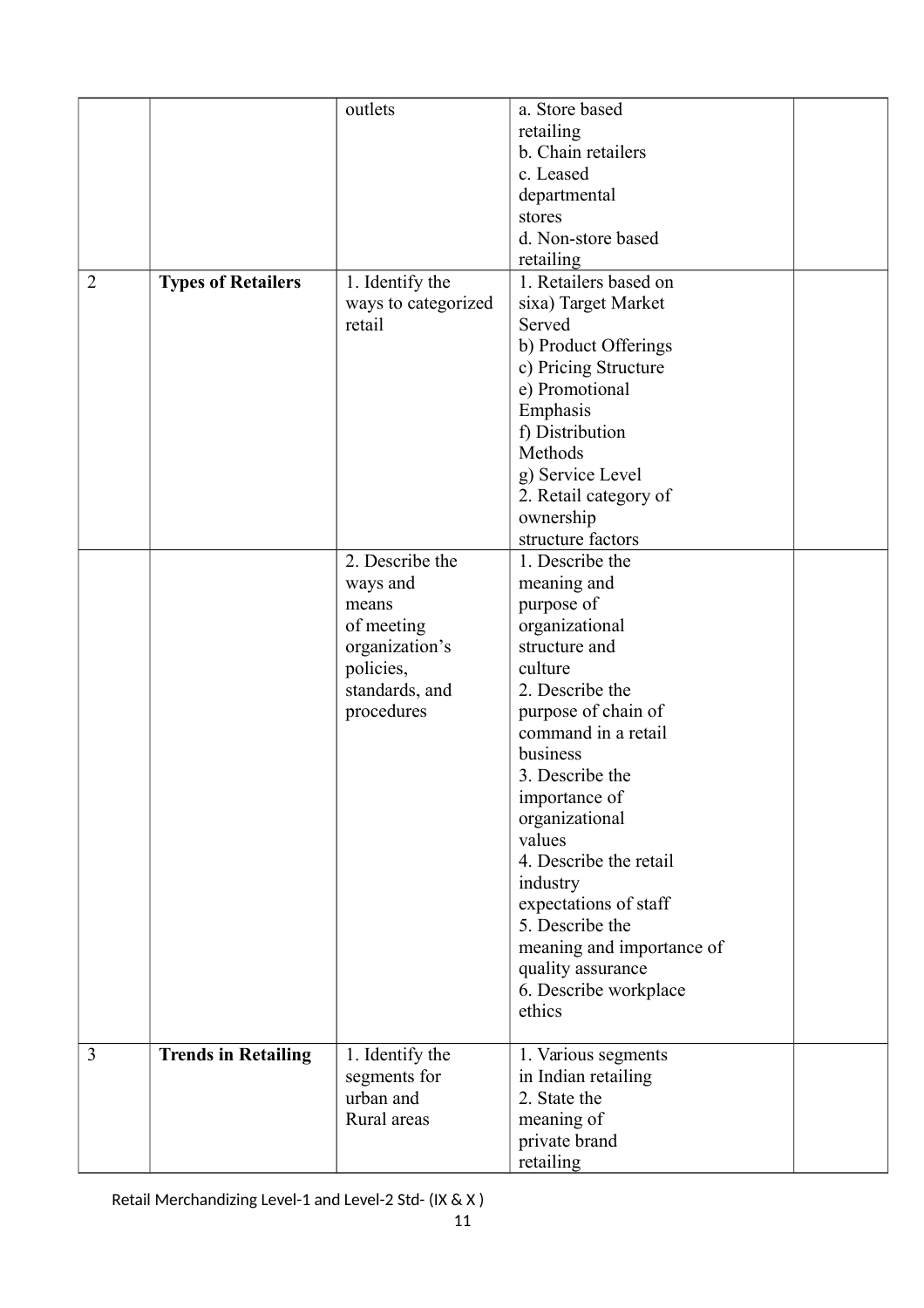|                |                                         |                     | 3. Describe the                   |    |
|----------------|-----------------------------------------|---------------------|-----------------------------------|----|
|                |                                         |                     | advantages and                    |    |
|                |                                         |                     | disadvantages of                  |    |
|                |                                         |                     |                                   |    |
|                |                                         |                     | online retailing                  |    |
|                |                                         |                     | and street                        |    |
|                |                                         |                     | shopping                          |    |
|                |                                         | 2. Find out the     | 1. Demographical factors, Plastic |    |
|                |                                         | driving forces      | revolution,                       |    |
|                |                                         | in Indian retailing | urbanization, Transportation      |    |
| 4              | <b>Retail Selling Skills</b>            | 1. Identify the     | 1. Types of customers 2. Selling  |    |
|                |                                         | customers           | methods                           |    |
|                |                                         |                     | to the customers                  |    |
|                |                                         | 2. Observe the      | 1. Various                        |    |
|                |                                         | Customer's          | categories of                     |    |
|                |                                         | body language       | body language                     |    |
|                |                                         |                     |                                   |    |
|                |                                         |                     | 2. Physical                       |    |
|                |                                         |                     | appearance of                     |    |
|                |                                         |                     | the customers                     |    |
|                |                                         | 3. Grasp the        | 1. Factors                        |    |
|                |                                         | customer            | influencing                       |    |
|                |                                         | attention           | grasping                          |    |
|                |                                         |                     | customer's                        |    |
|                |                                         |                     | attention.                        |    |
|                |                                         |                     | 2. Importance of                  |    |
|                |                                         |                     | customer                          |    |
|                |                                         | 4. Approach to      | 1. Describe the                   |    |
|                |                                         | the customer        | different types of                |    |
|                |                                         | in a better way     | approaches                        |    |
|                |                                         |                     | 2. Common mistakes                |    |
|                |                                         |                     | in approaching the                |    |
|                |                                         |                     | customer                          |    |
|                | <b>Unit Title: Merchandise Planning</b> |                     |                                   | 15 |
| 1              | <b>Kinds</b> of                         | 1. Be acquainted    | 1. Concept of                     |    |
|                | <b>Merchandise</b>                      | with terms          | Merchandise                       |    |
|                |                                         | and concepts        | 2. The functions of               |    |
|                |                                         | of                  | merchandise                       |    |
|                |                                         | Merchandise         |                                   |    |
|                |                                         |                     | 3. Planning of                    |    |
|                |                                         |                     | merchandising                     |    |
|                |                                         | 2. List out the     | 1. Types of rights                |    |
|                |                                         | rights and          | 2. Tips in                        |    |
|                |                                         | guidelines of       | merchandising                     |    |
|                |                                         | merchandising       |                                   |    |
|                |                                         | 3. Identify the     | 1. Types of General               |    |
|                |                                         | kinds of            | Merchandise                       |    |
|                |                                         | merchandising       |                                   |    |
|                |                                         |                     |                                   |    |
|                |                                         |                     |                                   |    |
|                |                                         |                     |                                   |    |
| $\overline{2}$ | <b>Role and Functions</b>               | 1. Identify the     | 1. The Role of                    |    |
|                | of Junior                               | role and            | junior                            |    |
|                |                                         |                     |                                   |    |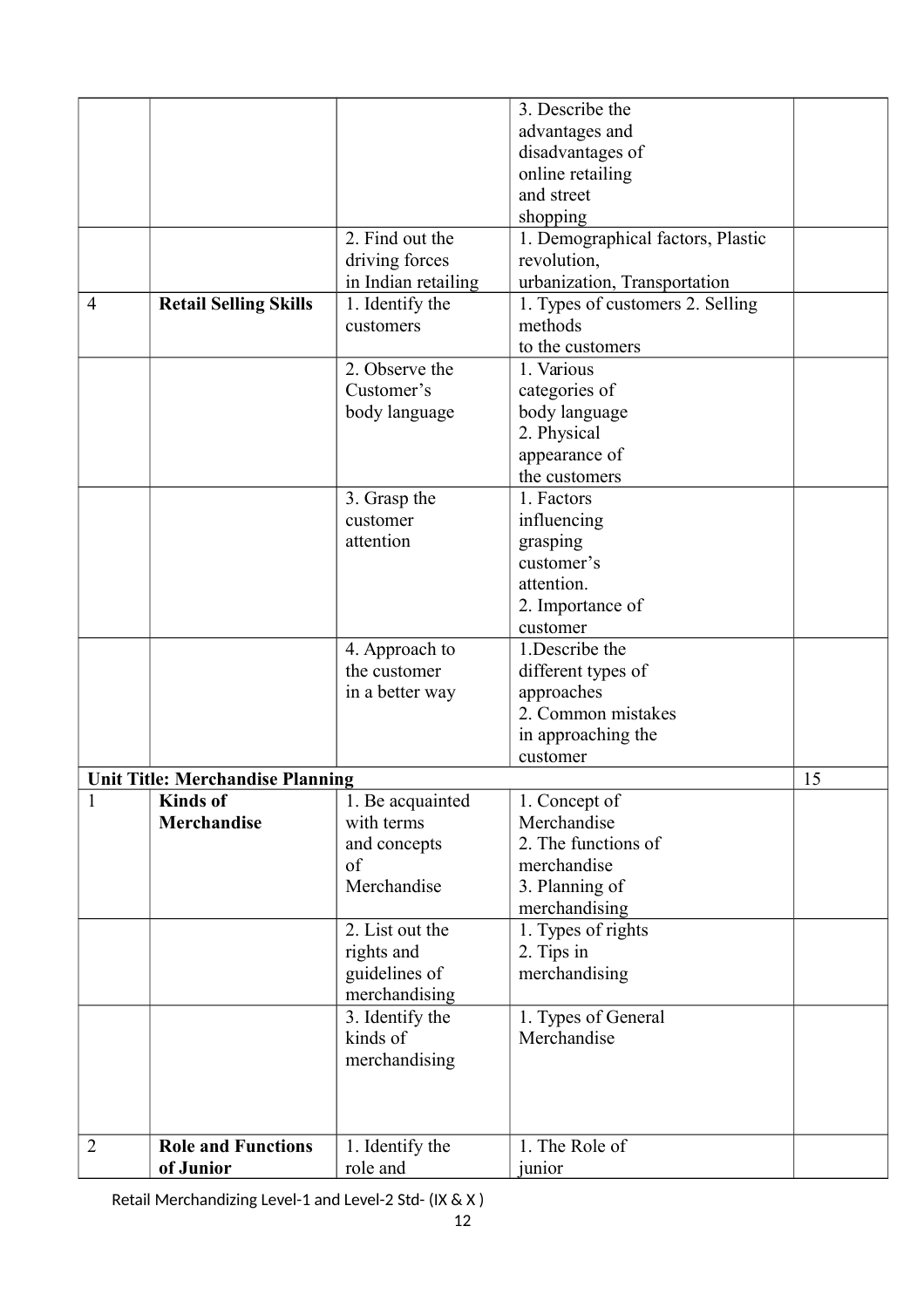|   | <b>Merchandiser</b>        | functions of     | Merchandiser and                       |  |
|---|----------------------------|------------------|----------------------------------------|--|
|   |                            | junior           | their general                          |  |
|   |                            | merchandiser     | functions                              |  |
|   |                            |                  | 2. Describe the                        |  |
|   |                            |                  | various                                |  |
|   |                            |                  | merchandise                            |  |
|   |                            |                  | presentations                          |  |
|   |                            | 2. Apply the     | 1. General functions                   |  |
|   |                            | functions of     | of merchandiser                        |  |
|   |                            | the junior       | 2. Functions of                        |  |
|   |                            | merchandisers    | administration                         |  |
|   |                            | at different     | merchandiser                           |  |
|   |                            | level            | 3. Basic duties of                     |  |
|   |                            |                  | the merchandiser                       |  |
|   |                            |                  | 4. Functions at                        |  |
|   |                            |                  | different levels                       |  |
|   |                            |                  | 5. Functions of                        |  |
|   |                            |                  | Divisional                             |  |
|   |                            |                  | merchandise manager                    |  |
| 3 | <b>Visual</b>              | 1. Identify the  | 1. Meaning of visual                   |  |
|   | <b>Merchandising and</b>   | basic aspects    | Merchandising                          |  |
|   | <b>Display</b>             | of visual        | 2. Aspects of visual                   |  |
|   |                            | merchandising    | Merchandising                          |  |
|   |                            |                  | 3. Elements of visual                  |  |
|   |                            |                  | merchandising                          |  |
|   |                            | 2. List out the  | 1. Functions of visual                 |  |
|   |                            | functions,       | Merchandiser                           |  |
|   |                            | principles and   | 2. Principles of                       |  |
|   |                            | techniques of    | visual                                 |  |
|   |                            | visual           | Merchandising                          |  |
|   |                            | merchandising    | 3. Techniques of                       |  |
|   |                            |                  | visual                                 |  |
|   |                            |                  | Merchandising                          |  |
|   |                            |                  | 4. Types of visual                     |  |
|   |                            |                  | Merchandising                          |  |
|   |                            | 3. Evaluate the  | 1. Describe the                        |  |
|   |                            | impact of        | factors                                |  |
|   |                            | display of       | (mannequins and                        |  |
|   |                            | merchandise      | alternatives                           |  |
|   |                            |                  | fixtures, props displays $\&$ signage, |  |
|   |                            |                  | pangrams and                           |  |
|   |                            |                  | store views, etc.)                     |  |
|   |                            |                  | responsible for                        |  |
|   |                            |                  | better visual                          |  |
|   |                            |                  | display of                             |  |
|   |                            |                  | merchandise                            |  |
|   | <b>Duties and</b>          | 1. Describe the  | 1. Describe the                        |  |
|   | <b>Responsibilities of</b> | duties and       | various career                         |  |
|   | <b>Junior Merchandiser</b> | responsibilities | opportunities                          |  |
|   |                            | of Junior        | within the retail                      |  |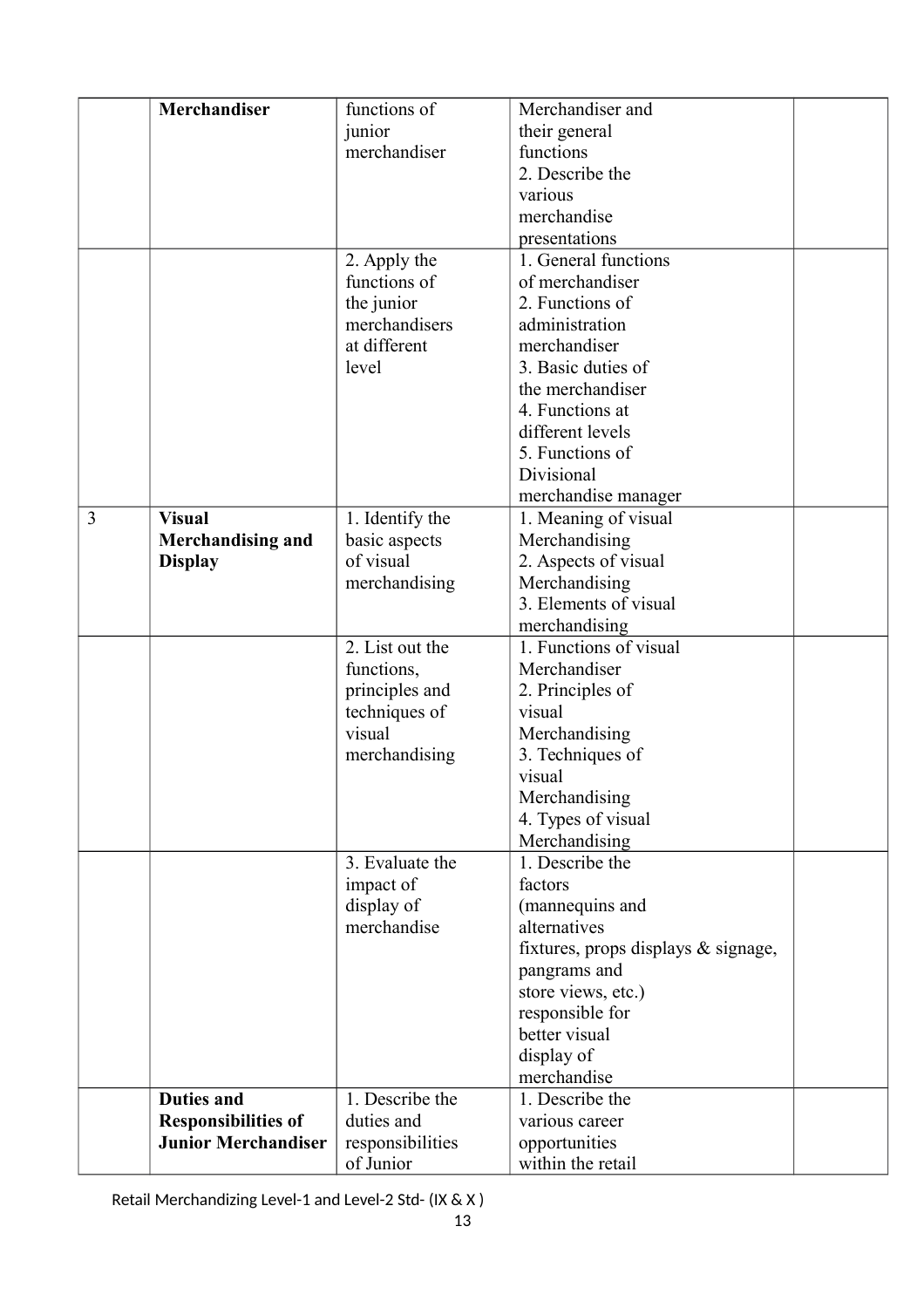|   |                                     | Merchandiser                | industry                    |    |
|---|-------------------------------------|-----------------------------|-----------------------------|----|
|   |                                     |                             | 2. Describe the             |    |
|   |                                     |                             | purpose of                  |    |
|   |                                     |                             | knowing job                 |    |
|   |                                     |                             | descriptions and            |    |
|   |                                     |                             | responsibilities            |    |
|   |                                     |                             | 3. Describe the             |    |
|   |                                     |                             | employee and                |    |
|   |                                     |                             | employer rights             |    |
|   |                                     |                             | and responsibilities        |    |
|   |                                     |                             | in retail industry          |    |
|   |                                     |                             | 4. Describe the             |    |
|   |                                     |                             | duties of Junior            |    |
|   |                                     |                             | Merchandiser in a           |    |
|   |                                     |                             | retail store                |    |
|   |                                     |                             | 5. Describe the role        |    |
|   |                                     |                             | of Junior                   |    |
|   |                                     |                             | Merchandiser in             |    |
|   |                                     |                             | business                    |    |
|   |                                     | 2. Plan and                 | 1. Describe the             |    |
|   |                                     | prepare                     | purpose of display          |    |
|   |                                     | display of                  | of products                 |    |
|   |                                     | products                    | 2. Describe the             |    |
|   |                                     |                             | standards that the          |    |
|   |                                     |                             | display should              |    |
|   |                                     |                             |                             |    |
|   |                                     |                             |                             |    |
|   |                                     |                             | meet                        |    |
|   | <b>Unit Title: Store Operations</b> |                             |                             | 15 |
| 1 | <b>Store Layout</b>                 | 1. Competencies             | 1. State whether the site   |    |
|   |                                     | required for                | is nearer to target         |    |
|   |                                     | store                       | market.                     |    |
|   |                                     | operations in               | 2. Describe the store       |    |
|   |                                     | retail                      | area.                       |    |
|   |                                     | knowledge                   | 3. Describe the sources of  |    |
|   |                                     |                             | power and water             |    |
|   |                                     |                             | available.                  |    |
|   |                                     |                             | 4. State the components     |    |
|   |                                     |                             | of the store layout         |    |
|   |                                     | 2. Identify the             | 1. State the design and     |    |
|   |                                     | formalities                 | location of stores.         |    |
|   |                                     | required for                | 2. Steps involved in        |    |
|   |                                     | store layou                 | preparing store layout.     |    |
|   |                                     |                             | 3. Steps involved in        |    |
|   |                                     |                             | identification of store     |    |
|   |                                     |                             | location.                   |    |
|   |                                     | 3. Describe the             | 3. Describe the             |    |
|   |                                     | Location and                | Location and                |    |
|   |                                     | proportion of               | proportion of               |    |
|   |                                     | space through               | space through               |    |
|   |                                     | numeric and<br>visual space | numeric and<br>visual space |    |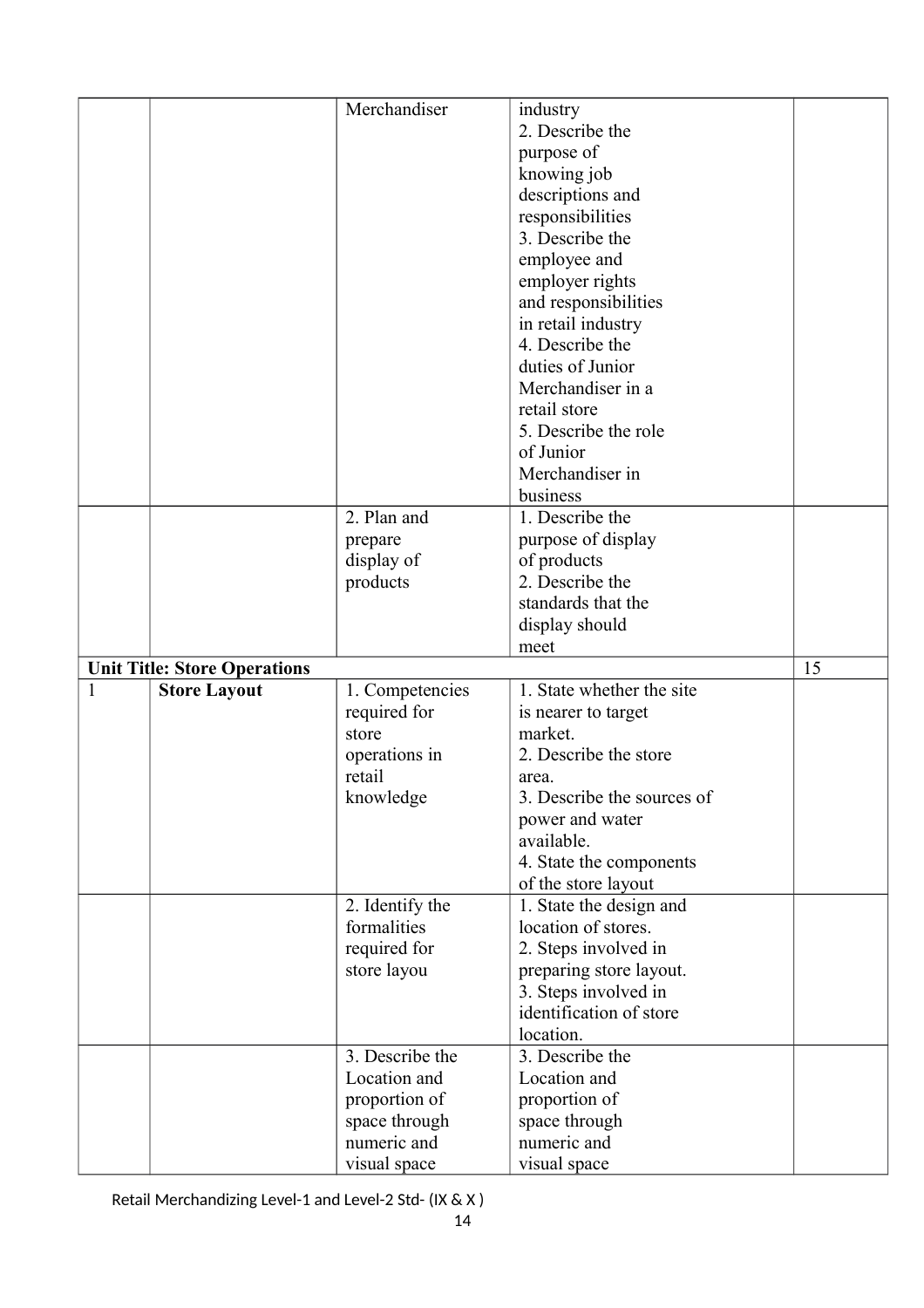|                |                          | planning.           | planning.                 |  |
|----------------|--------------------------|---------------------|---------------------------|--|
|                |                          |                     |                           |  |
|                |                          |                     |                           |  |
|                |                          |                     |                           |  |
| $\overline{2}$ | <b>Store Design</b>      | 1. Describe the     | 1. Describe the elements  |  |
|                |                          | elements of         | (store design objectives, |  |
|                |                          | store planning      | selling space,            |  |
|                |                          | and design          | merchandise space,        |  |
|                |                          |                     | employee space,           |  |
|                |                          |                     | customer space, display   |  |
|                |                          |                     | areas, fixture            |  |
|                |                          |                     | arrangements, etc.)       |  |
|                |                          | 2. Identify the     | 1. Store frontage,        |  |
|                |                          | tips for Retail     | signage, furniture,       |  |
|                |                          | <b>Store Design</b> | display, lighting,        |  |
|                |                          |                     | decoration.               |  |
|                |                          |                     | 2. Tips for retail Store  |  |
|                |                          |                     | design                    |  |
| 3              | <b>Store Procedures</b>  | 1. Describe the     | 1. Learn core areas       |  |
|                |                          |                     | like store                |  |
|                |                          | competencies        |                           |  |
|                |                          | of core areas in    | exterior, store           |  |
|                |                          | store               | interior,                 |  |
|                |                          | procedures          | customer                  |  |
|                |                          |                     | service,                  |  |
|                |                          |                     | merchandise               |  |
|                |                          |                     | management                |  |
|                |                          | 2. Identify the     | 1. Learn from             |  |
|                |                          | competitive         | advertising               |  |
|                |                          | analysis of store   | agency, public            |  |
|                |                          | promotions          | relation firm,            |  |
|                |                          |                     | marketing                 |  |
|                |                          |                     | specialist to             |  |
|                |                          |                     | promote the               |  |
|                |                          |                     | products through          |  |
|                |                          |                     | retail.                   |  |
|                |                          | 3. Identify the     | 1. Opening                |  |
|                |                          | opening $\&$        | procedures in             |  |
|                |                          | closing             | retail store              |  |
|                |                          | procedures in       | 2. Closing                |  |
|                |                          | retail store        | procedures in             |  |
|                |                          |                     | retail store              |  |
| $\overline{4}$ | <b>Store Maintenance</b> | 1. Managing the     | 1. Cleanliness of         |  |
|                |                          | operations and      | the store                 |  |
|                |                          | maintenance of      | premises depend           |  |
|                |                          | the retail          | on the                    |  |
|                |                          | stores.             | maintenance of            |  |
|                |                          |                     | the store still           |  |
|                |                          |                     | merchandising             |  |
|                |                          |                     | with the                  |  |
|                |                          |                     | customer goes             |  |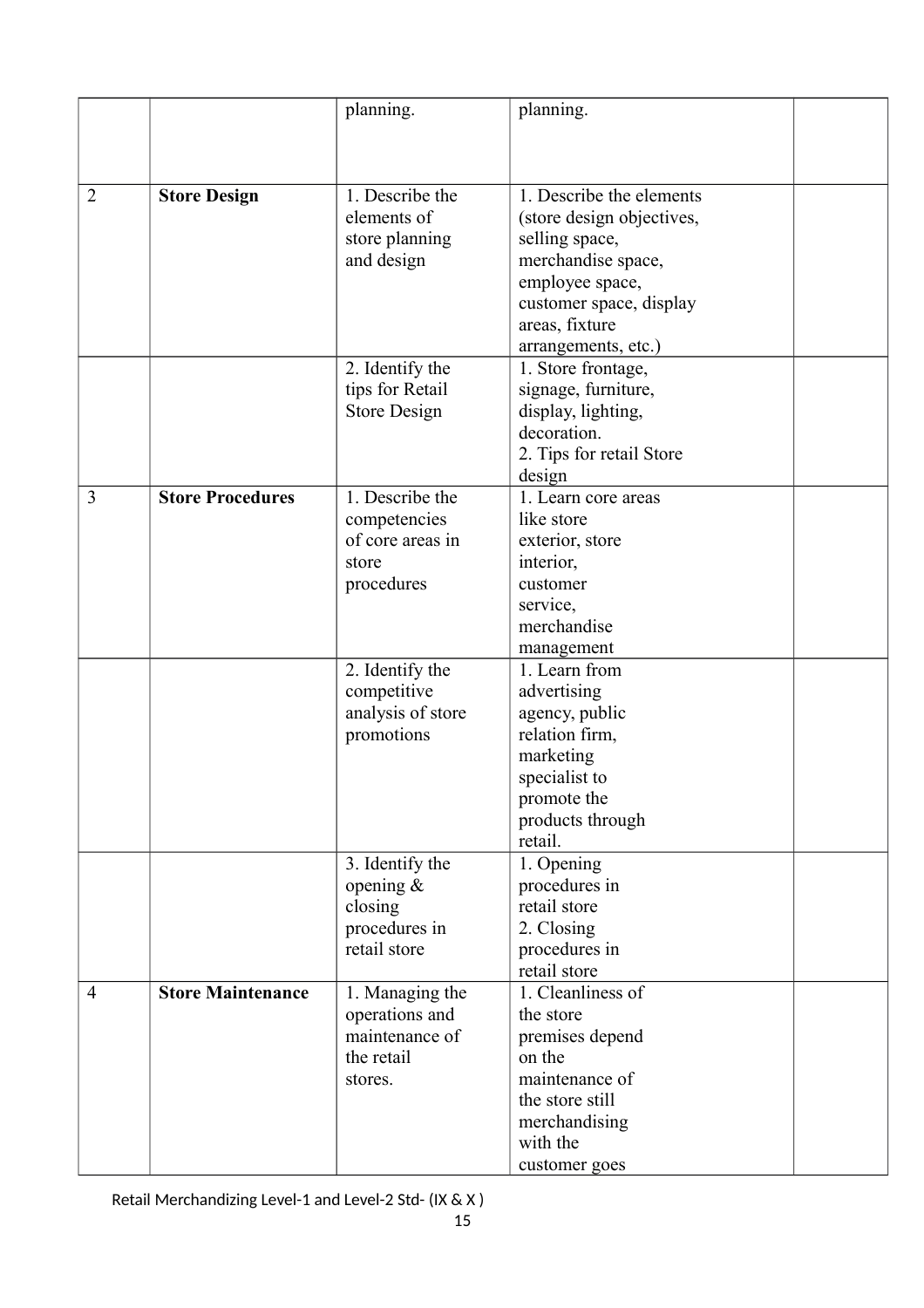|                |                                        |                  | on.                               |    |
|----------------|----------------------------------------|------------------|-----------------------------------|----|
|                |                                        | 2. Manage the    | 1. Product                        |    |
|                |                                        | receipts of      | procurement &                     |    |
|                |                                        | products issued  | issues of                         |    |
|                |                                        | from store.      | products                          |    |
|                |                                        |                  |                                   |    |
|                |                                        |                  |                                   |    |
|                |                                        |                  |                                   |    |
|                | <b>Billing, Transport and Delivery</b> |                  |                                   | 15 |
| $\mathbf{1}$   | <b>Billing Procedures</b>              | 1. Describes the | 1. State various types of         |    |
|                |                                        | <b>Basic</b>     | Billing and Accounting            |    |
|                |                                        | Understanding    | Heads                             |    |
|                |                                        | $\&$             | 2. Understanding basic            |    |
|                |                                        | Competencies     | accounting                        |    |
|                |                                        | for Billing      | terminologies related             |    |
|                |                                        | Personnel        | with Billing $&$                  |    |
|                |                                        |                  | Accounting Procedures.            |    |
|                |                                        |                  | Example: Service Tax,             |    |
|                |                                        |                  | Sales Tax, VAT, Other             |    |
|                |                                        |                  | Duties etc.                       |    |
|                |                                        | 2. Handle the    | 1. Describe various Modes         |    |
|                |                                        | various Modes    | of Payment.                       |    |
|                |                                        | of Payments      | 2. State the precaution to        |    |
|                |                                        | during Billing   | be taken while handling           |    |
|                |                                        | Process          | the modes of Payments             |    |
|                |                                        |                  | 3. Understanding uses of          |    |
|                |                                        |                  | Various Equipments                |    |
|                |                                        |                  | used in Payment                   |    |
|                |                                        |                  | Process                           |    |
| $\overline{2}$ | <b>Elements of</b>                     | 1. Describe the  | 1. Common modes of                |    |
|                | <b>Transportation</b>                  | various modes    | retail transportation             |    |
|                |                                        | of               | 2. Factors affecting              |    |
|                |                                        | transportation   | modes of                          |    |
|                |                                        |                  | transportation                    |    |
|                |                                        | 2. Identify      | 1. Describe the                   |    |
|                |                                        | objectives of    | objectives of loading $\&$        |    |
|                |                                        | loading and      | unloading                         |    |
|                |                                        | unloading        | 2. Discuss the                    |    |
|                |                                        |                  | significance of loading           |    |
|                |                                        |                  | & unloading                       |    |
|                |                                        | 3. Identify the  | 1. Types of problems              |    |
|                |                                        | problems         | faced during                      |    |
|                |                                        | associated with  | transportation in retail          |    |
|                |                                        | retail transport | 2. Solutions to overcome          |    |
|                |                                        |                  | problems in retail transportation |    |
| 3              | <b>Delivery Procedures</b>             | 1. Understand    | 1. Describe various               |    |
|                |                                        | the various      | Delivery Procedures for           |    |
|                |                                        | Delivery         | delivery of Goods used            |    |
|                |                                        | Procedures for   | in Malls, Grocery Shops           |    |
|                |                                        | delivery of      | and Web Based Service             |    |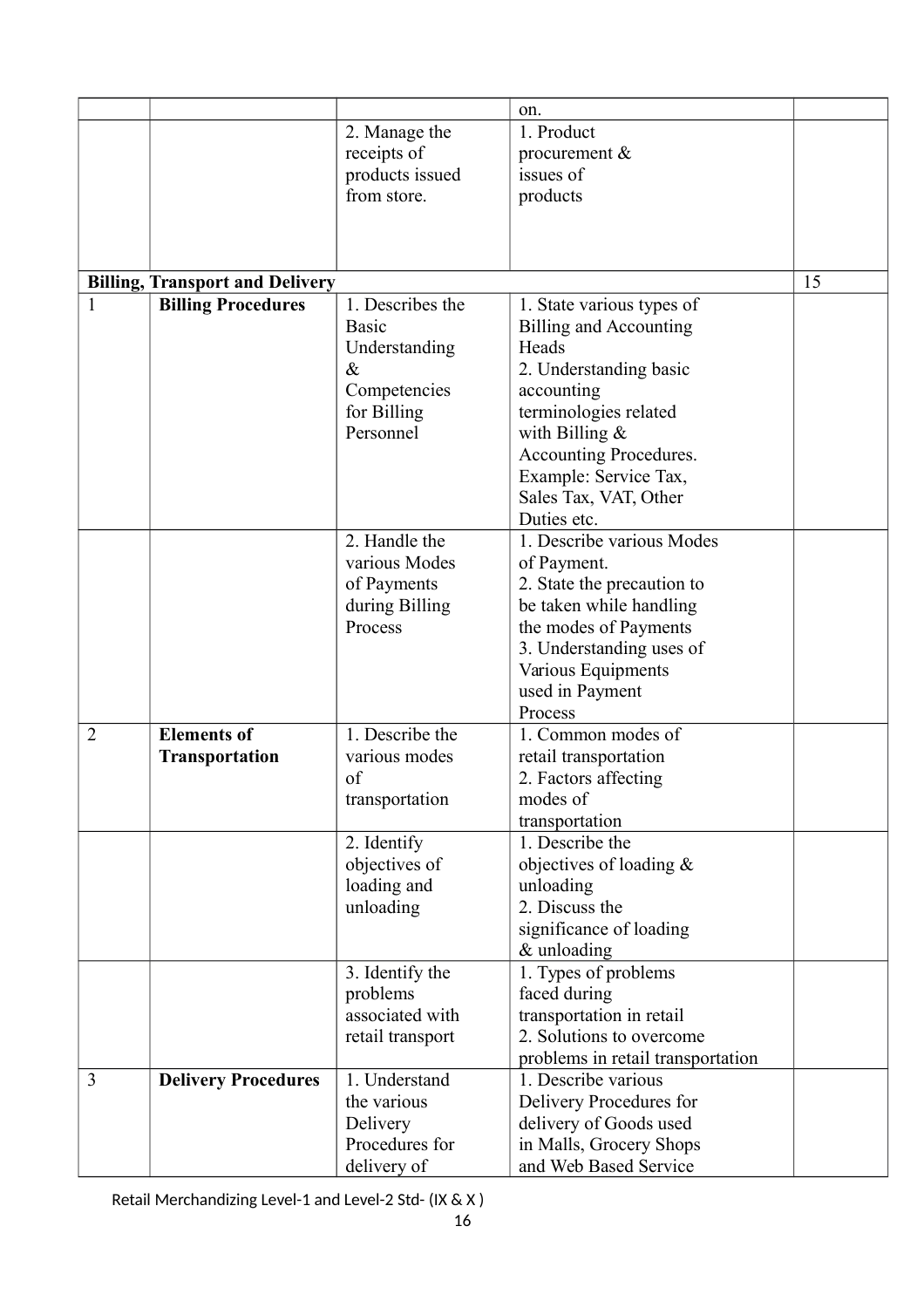|                |                                                        | items                                |                                  |    |
|----------------|--------------------------------------------------------|--------------------------------------|----------------------------------|----|
|                |                                                        | 2. State the                         | 1. Identify the methods          |    |
|                |                                                        | Delivery                             | for packing, bagging             |    |
|                |                                                        | Process of                           | and arranging for                |    |
|                |                                                        | Departmental                         | delivery in                      |    |
|                |                                                        | Store / Malls                        | departmental stores &            |    |
|                |                                                        |                                      | malls                            |    |
|                |                                                        | 3. Identify the                      | 1. State the methods for packing |    |
|                |                                                        | Delivery                             | Labeling, Marking and arranging  |    |
|                |                                                        | Process of                           | for delivery                     |    |
|                |                                                        | Grocery /                            | 2. Process of Home               |    |
|                |                                                        | <b>Small Shops</b>                   | Delivery                         |    |
| 4              | <b>Laws in Record</b>                                  | 1. Identify the                      | 1. State the various             |    |
|                | Maintenance                                            | various records                      | Records &                        |    |
|                |                                                        | & maintenance                        | Maintenance used in              |    |
|                |                                                        | followed in                          |                                  |    |
|                |                                                        |                                      | organized Retail                 |    |
|                |                                                        | Retail                               | Sector                           |    |
|                |                                                        | 2. Understand the<br>laws of various | 1. Laws for Record &             |    |
|                |                                                        |                                      | maintenance                      |    |
|                |                                                        | record $\&$                          | methods used in                  |    |
|                |                                                        | maintenance                          | small shops/                     |    |
|                |                                                        |                                      | Grocery Shops/                   |    |
|                |                                                        |                                      | Small Scale Industry             |    |
|                | <b>Security Operation &amp; Housekeeping in Retail</b> |                                      |                                  | 15 |
| 1              | <b>Security Points in</b>                              | 1. Identify the                      | 1. Purpose of security           |    |
|                | <b>Retail Store</b>                                    | various security                     | points in retail store.          |    |
|                |                                                        | points.                              | 2. State the locations of        |    |
|                |                                                        |                                      | security points in               |    |
|                |                                                        |                                      | retail store                     |    |
| $\overline{2}$ | <b>Role and Functions</b>                              | 1. Identify the                      | 1. Role of security in           |    |
|                | of Security                                            | role and                             | retail store.                    |    |
|                | <b>Personnel</b>                                       | functions of                         | 2. Functions of security         |    |
|                |                                                        | security/                            | in retail store.                 |    |
|                |                                                        | personnel                            |                                  |    |
| 3              | <b>Material Handling in</b>                            | 1. Describe the                      | 1. Describe the                  |    |
|                | <b>House Keeping</b>                                   | competencies                         | competencies and                 |    |
|                |                                                        | required for                         | skills required for              |    |
|                |                                                        | Material                             | Housekeeping                     |    |
|                |                                                        | Handling in                          |                                  |    |
|                |                                                        | Housekeeping                         |                                  |    |
|                |                                                        | 2. Examine the                       | 1. Procedure to handle           |    |
|                |                                                        | process of                           | the material used in             |    |
|                |                                                        | Material                             | Retail Housekeeping              |    |
|                |                                                        | Handling                             |                                  |    |
|                |                                                        | 3. Identify and                      | 1. The materials and             |    |
|                |                                                        | Operate                              | equipments.                      |    |
|                |                                                        | housekeeping                         | 2. Techniques of                 |    |
|                |                                                        | equipment in                         | housekeeping                     |    |
|                |                                                        | retail                               | practices and                    |    |
|                |                                                        | departmental                         | protection of                    |    |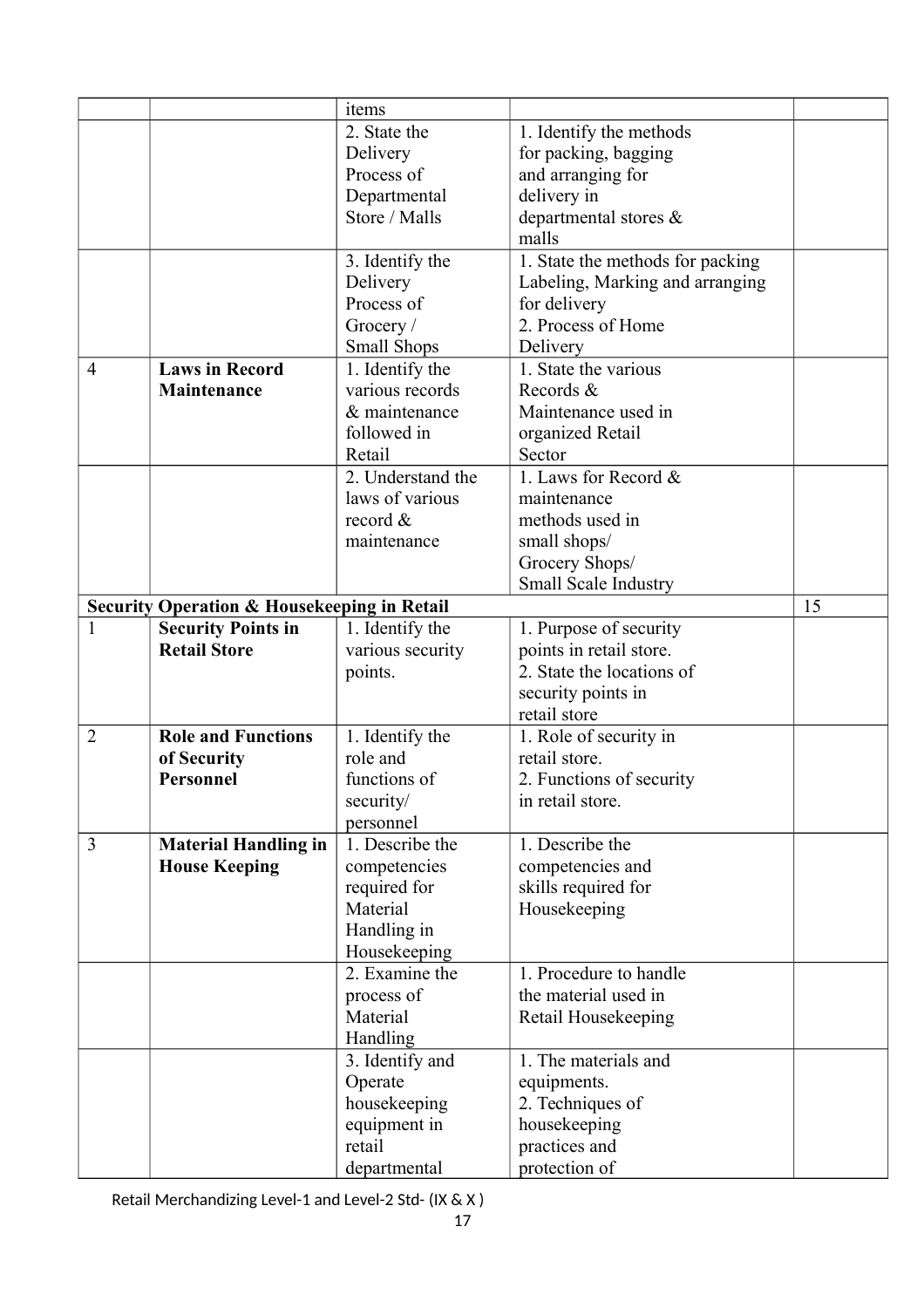|                |                                    | stores               | materials                    |    |
|----------------|------------------------------------|----------------------|------------------------------|----|
| $\overline{4}$ | Procedure in                       | 1. Identify the      | 1. To describe               |    |
|                | Housekeeping                       | Competencies         | housekeeping in              |    |
|                |                                    | required for         | retail outlets, retail       |    |
|                |                                    | housekeeping         | stores and retail            |    |
|                |                                    | in retail operations | malls. 2. Competencies       |    |
|                |                                    |                      | required for                 |    |
|                |                                    |                      | housekeeping                 |    |
|                |                                    | 2. Applying          | 1. Competencies              |    |
|                |                                    | Housekeeping         | required in                  |    |
|                |                                    | in the area of       | cleanliness, hygiene,        |    |
|                |                                    |                      |                              |    |
|                |                                    | cleanliness,         | waste disposal,              |    |
|                |                                    | hygiene,             | safety, health               |    |
|                |                                    | safety, disposal     | hazards.                     |    |
|                |                                    | of waste             |                              |    |
|                | <b>Communication at Work Place</b> |                      |                              | 15 |
|                | <b>Verbal and Non-</b>             | 1. Demonstrate       | 1. Describe the              |    |
|                |                                    | effective use of     | various modes of             |    |
|                | verbal<br>Communication            | verbal and           |                              |    |
|                |                                    |                      | communication                |    |
|                |                                    | nonverbal            | 2. Describe the              |    |
|                |                                    | communication        | various sources of           |    |
|                |                                    | skills               | information                  |    |
|                |                                    |                      | (media, industry             |    |
|                |                                    |                      | associations,                |    |
|                |                                    |                      | industry                     |    |
|                |                                    |                      | publications,                |    |
|                |                                    |                      | internet,                    |    |
|                |                                    |                      | information                  |    |
|                |                                    |                      | services, personal           |    |
|                |                                    |                      | contacts,                    |    |
|                |                                    |                      | colleagues,                  |    |
|                |                                    |                      | supervisors and              |    |
|                |                                    |                      | managers, etc.)              |    |
|                |                                    |                      | 3. State seven C's of        |    |
|                |                                    |                      | communication                |    |
|                |                                    |                      | 4. Describe the role         |    |
|                |                                    |                      | of sender and                |    |
|                |                                    |                      | receiver in                  |    |
|                |                                    |                      | communication5. Describe the |    |
|                |                                    |                      | barriers in                  |    |
|                |                                    |                      | communication                |    |
|                |                                    | 2. Identify the      | 1. Describe the              |    |
|                |                                    | practices in verbal  | verbal & nonverbal           |    |
|                |                                    | and non-verbal       | communication                |    |
|                |                                    | communication        | 2. Importance of             |    |
|                |                                    |                      | verbal & nonverbal           |    |
|                |                                    |                      | communication                |    |
|                |                                    |                      | 3. Practices in verbal       |    |
|                |                                    |                      | & non-verbal                 |    |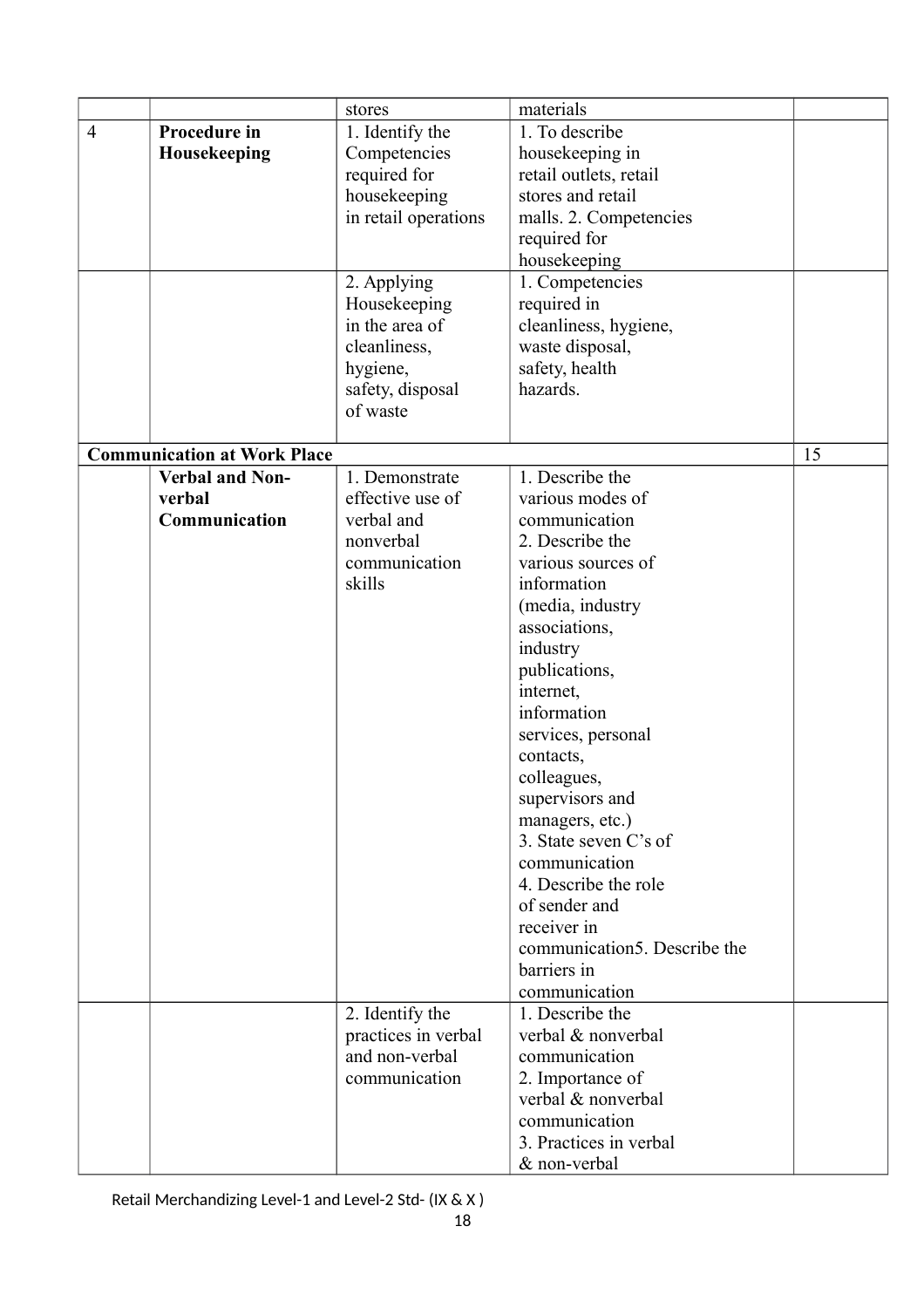|                |                                                       |                       | communication        |    |
|----------------|-------------------------------------------------------|-----------------------|----------------------|----|
| $\overline{2}$ | <b>Forms</b> of                                       | 1. Identify the forms | 1. Describe the      |    |
|                | Communication                                         | of communication      | meaning of Formal    |    |
|                |                                                       |                       | Communication.       |    |
|                |                                                       |                       | 2. Describe the      |    |
|                |                                                       |                       | meaning of           |    |
|                |                                                       |                       | Informal             |    |
|                |                                                       |                       | Communication or     |    |
|                |                                                       |                       | grapevine            |    |
|                |                                                       |                       | communication        |    |
|                |                                                       | 2. Find out the       | 1. Describe the      |    |
|                |                                                       | advantages and        | advantage of         |    |
|                |                                                       | disadvantages of      | different forms of   |    |
|                |                                                       | different forms of    | communication        |    |
|                |                                                       | communication         | 2. Describe the      |    |
|                |                                                       |                       | disadvantage of      |    |
|                |                                                       |                       | different forms of   |    |
|                |                                                       |                       | communication        |    |
|                |                                                       |                       |                      |    |
| 3              | Communication                                         | 1. Operate the        | 1. Describe various  |    |
|                | <b>Media</b> and                                      | communication         | communication        |    |
|                | <b>Equipments</b>                                     | media and             | equipments           |    |
|                |                                                       | equipments            | 2. Describe          |    |
|                |                                                       | properly              | precaution           |    |
|                |                                                       |                       | followed to use      |    |
|                |                                                       |                       | the telephone        |    |
|                |                                                       |                       | etiquette.           |    |
|                |                                                       | 2. Evaluate the       | 1. Describe the      |    |
|                |                                                       | communication         | methods of           |    |
|                |                                                       | media                 | evaluate the         |    |
|                |                                                       |                       | communication        |    |
|                |                                                       |                       | media                |    |
| $\overline{4}$ | <b>Barriers</b> in                                    | 1. Identify the       | 1. Describe the      |    |
|                | Communication                                         | barriers in           | factors that act as  |    |
|                |                                                       | communication         | communication        |    |
|                |                                                       |                       | barrier              |    |
|                |                                                       |                       | 2. Differentiate     |    |
|                |                                                       |                       | between various      |    |
|                |                                                       |                       | types of barrier to  |    |
|                |                                                       |                       | effective            |    |
|                |                                                       |                       | communication        |    |
|                |                                                       | 2. Select the         | 1. Describe the ways |    |
|                |                                                       | Strategies for        | to overcome          |    |
|                |                                                       | Overcome barriers     | barriers in          |    |
|                |                                                       | in communication      | effective            |    |
|                |                                                       |                       | communication        |    |
|                | <b>Health Care and Personal Grooming in Retailing</b> |                       |                      | 10 |
| 1              | <b>Health Care</b>                                    | 1. Describe the       | 1. Recognize         |    |
|                | <b>Activities</b>                                     | health                | the relevance of     |    |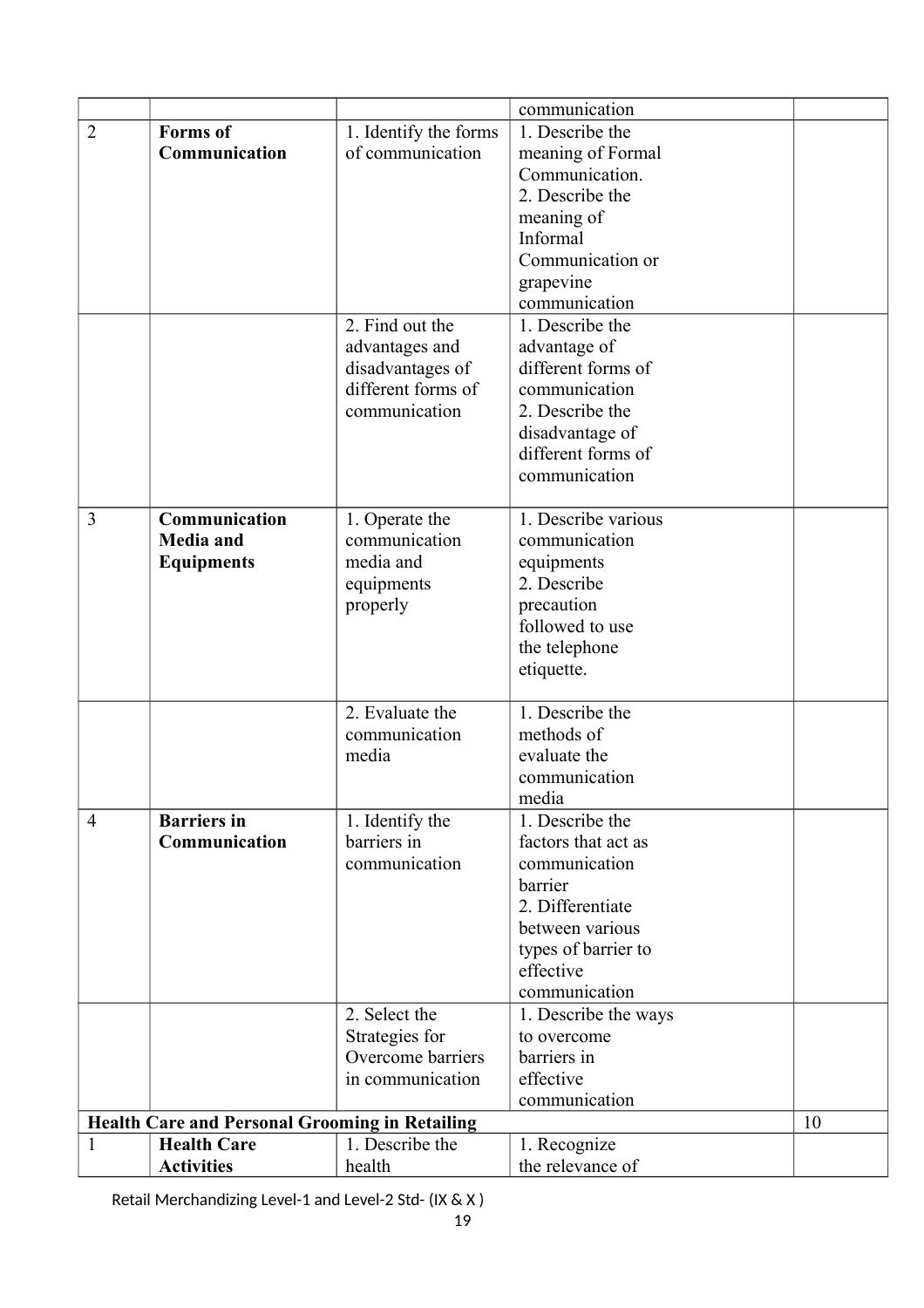|   |                          | care activities and  | healthcare                   |  |
|---|--------------------------|----------------------|------------------------------|--|
|   |                          | heath care rights in | activities                   |  |
|   |                          | retail organizations | 2. State various             |  |
|   |                          |                      | rights to health             |  |
|   |                          |                      | and safety                   |  |
|   |                          | 2. Explain the       | 1. Discuss the               |  |
|   |                          | principles of        | meaning of                   |  |
|   |                          | ergonomics, indoor   | ergonomics                   |  |
|   |                          | air quality and      | 2. State the concepts        |  |
|   |                          | pollution in retail  | of repetitive                |  |
|   |                          | organizations        | motion illness,              |  |
|   |                          |                      | lifting, carrying,           |  |
|   |                          |                      | standing, fire               |  |
|   |                          |                      | prevention                   |  |
|   |                          |                      | 3. Discuss importance        |  |
|   |                          |                      | of machine                   |  |
|   |                          |                      | guarding, trash              |  |
|   |                          |                      | disposal and issues          |  |
|   |                          |                      | of working in cold           |  |
|   |                          |                      | places                       |  |
|   |                          |                      |                              |  |
|   |                          |                      |                              |  |
| 2 | <b>Health Care</b>       | Identify the health  | 1. Describe the health       |  |
|   | <b>Measures</b>          | care measures in     | care measures in             |  |
|   |                          | Retail               | Retail                       |  |
|   |                          | 2. List out the      | 1. State the working         |  |
|   |                          | unsafe               | conditions that are          |  |
|   |                          | working conditions   | unsafe for the               |  |
|   |                          |                      | employees                    |  |
|   |                          |                      | 2. Relate the situations     |  |
|   |                          |                      | where unsafe work            |  |
|   |                          |                      | should be refused            |  |
|   |                          | 3. Identify the      | 1. State the                 |  |
|   |                          | responsibilities of  | responsibilities of employer |  |
|   |                          | employers and        | 2. Understand                |  |
|   |                          | employees for        | responsibilities of          |  |
|   |                          | workplace health     | worker                       |  |
|   |                          | and safety           | 3. Describe                  |  |
|   |                          |                      | responsibilities of          |  |
|   |                          |                      | supervisor                   |  |
| 3 | <b>Personal Grooming</b> | 1. Describe the      | 1. Identify various          |  |
|   | <b>Techniques</b>        | skills required      | skills and                   |  |
|   |                          | for personal         | knowledge of self            |  |
|   |                          | grooming             | care                         |  |
|   |                          |                      | 2. State the                 |  |
|   |                          |                      | conversation skills          |  |
|   |                          |                      | 3. Explain the               |  |
|   |                          |                      | meaning of                   |  |
|   |                          |                      | <b>Balanced Diet</b>         |  |
|   |                          | 2. Identify the      | 1. Describe the              |  |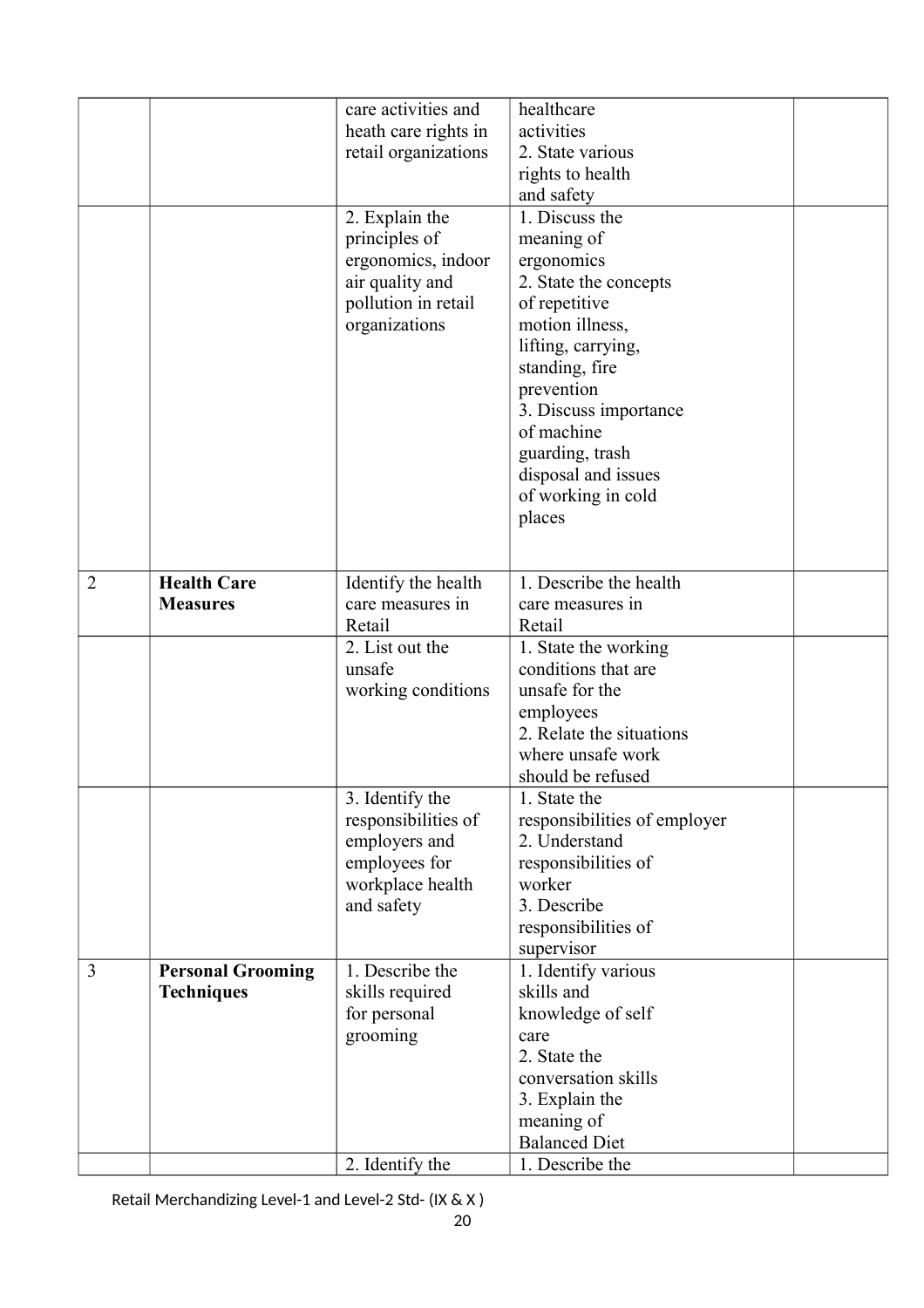|   |                          | food techniques      | relevance of dining             |  |
|---|--------------------------|----------------------|---------------------------------|--|
|   |                          |                      | with style in formal            |  |
|   |                          |                      | restaurant                      |  |
|   |                          |                      | 2. State the                    |  |
|   |                          |                      | significance of                 |  |
|   |                          |                      | stylish cutlery and             |  |
|   |                          |                      | crockery                        |  |
| 4 | <b>Personal Grooming</b> | 1. List out the      | 1. Basic grooming tips          |  |
|   | <b>Tips</b>              | grooming tips        | for business women              |  |
|   |                          |                      | 2. Describe hairstyle           |  |
|   |                          |                      | tips                            |  |
|   |                          |                      | 3. State basics of              |  |
|   |                          |                      | business makeup                 |  |
|   |                          |                      | 4. Identify                     |  |
|   |                          |                      | appropriate jeweler             |  |
|   |                          | 2. Enlist the work   | 1. Discuss about first          |  |
|   |                          | related injuries and | aid facilities                  |  |
|   |                          | reporting them       | 2. State how to report injuries |  |
|   |                          | tosupervisor         | 3. Identify how to              |  |
|   |                          |                      | investigate                     |  |
|   |                          |                      | accidents                       |  |

## Sector: Organized Retailing NVEQF Level – 2: Retail Merchandising STD –X - Practical

|                             | UIIII TIILE. KUMII OPUMUUIIS |                                                   |         |
|-----------------------------|------------------------------|---------------------------------------------------|---------|
| S.No.                       | Topic                        | Details                                           | Periods |
|                             | Fundamentals of              | Visit to a retail out-let stores $\&$ ask the     | 15      |
|                             | <b>Retail Operations</b>     | students to make a report on importance of        |         |
|                             |                              | <b>Retail Operations</b>                          |         |
|                             |                              | Visit to retail stores, organizations and         |         |
|                             |                              | observe the types of all Retail outlets and       |         |
|                             |                              | write a small report on it.                       |         |
| $\mathcal{D}_{\mathcal{L}}$ | <b>Types of Retailers</b>    | Visit to Retail stores and assign the work to     |         |
|                             |                              | the students for making project on marketing      |         |
|                             |                              | decision.                                         |         |
|                             |                              | Visit to the retail outlet and ask to note down   |         |
|                             |                              | the Policies, Standards and Procedures of         |         |
|                             |                              | retail organization                               |         |
| 3                           | Trends in Retailing          | Visit to various retail stores for observation of |         |
|                             |                              | various customers at different segments.          |         |
| 4                           | Retail Selling Skills        | Role Play to act on different methods for         |         |
|                             |                              | different customers                               |         |
|                             |                              | Role play on body languages and then dealing      |         |
|                             |                              | with customers.                                   |         |

Unit Title: Retail Operations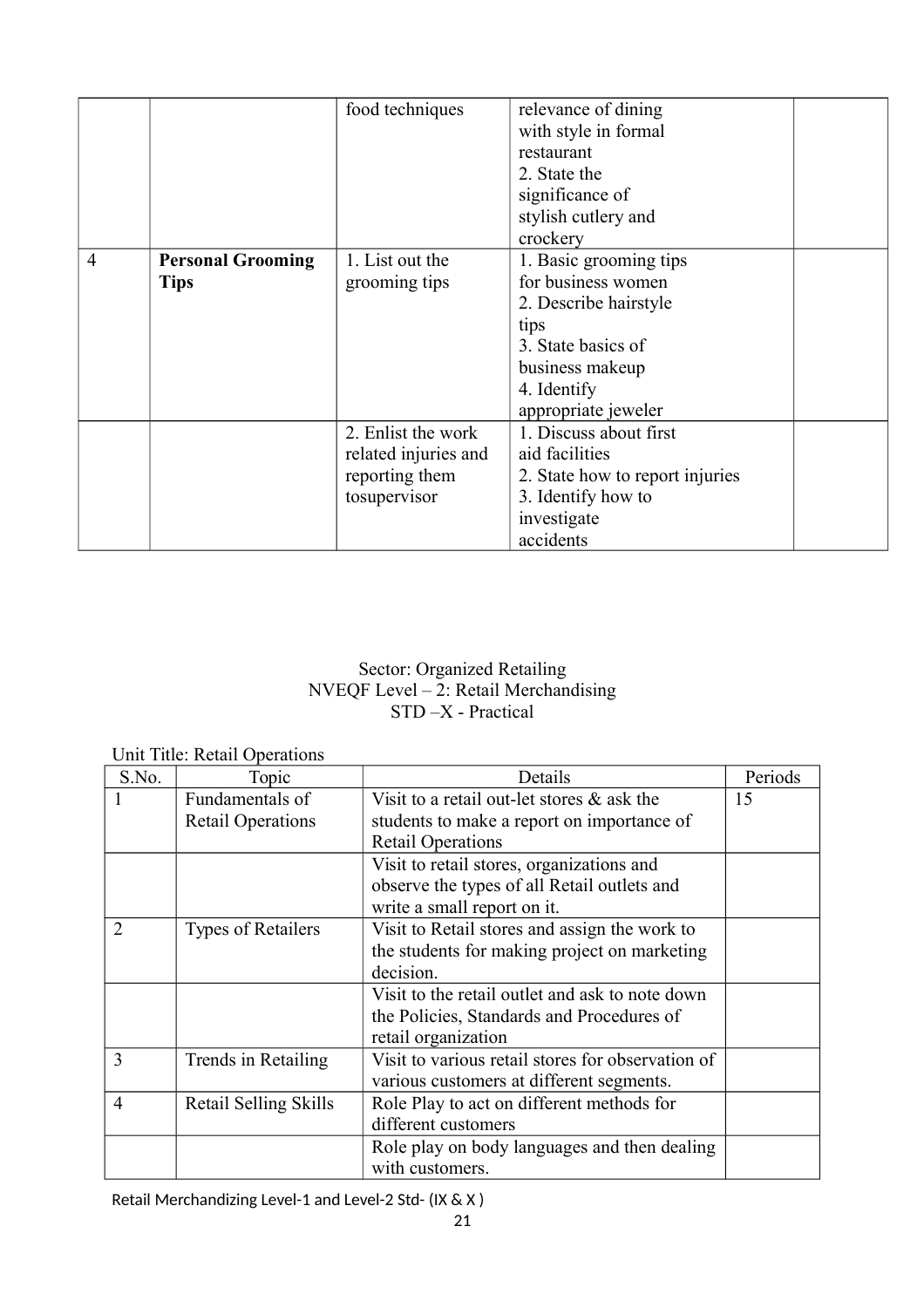|                                  |                       | Visit to the retail store and observe how to      |    |
|----------------------------------|-----------------------|---------------------------------------------------|----|
|                                  |                       | grasp the customer attention for sale of          |    |
|                                  |                       | goods                                             |    |
|                                  |                       | Visit to the retail store Identify mistakes while |    |
|                                  |                       | approaching the customers                         |    |
| Unit Title: Merchandise Planning |                       |                                                   | 15 |
|                                  | Kinds of Merchandise  | Visit to a retail shop or departmental store for  |    |
|                                  |                       | identification of various types of                |    |
|                                  |                       | merchandising and its planning                    |    |
|                                  |                       |                                                   |    |
|                                  |                       | Assign the work to the students like make a       |    |
|                                  |                       | project on any one                                |    |
|                                  |                       | type of merchandise. It's threats and             |    |
|                                  |                       | opportunities.                                    |    |
| $\overline{2}$                   | Role and Functions of | Visit to various merchandise stores and           |    |
|                                  | Junior Merchandiser   | observe the role and their general functions of   |    |
|                                  |                       | junior merchandisers.                             |    |
|                                  |                       | Visit to merchandise stores and observe the       |    |
|                                  |                       | functions of admin level and observe the          |    |
|                                  |                       | work of Divisional merchandise manager            |    |
| 3                                | Visual Merchandising  | Visit in various merchandise stores for           |    |
|                                  | and Display           | observation of visual merchandise and find        |    |
|                                  |                       | out the window display                            |    |
|                                  |                       | Visit in various merchandise stores for           |    |
|                                  |                       | observation and find out the functions of         |    |
|                                  |                       | visual merchandiser at work-place                 |    |
|                                  |                       | Visit to two retail stores to compare the         |    |
|                                  |                       | display of merchandise                            |    |
| 4                                | Duties and            | Visit to retail store to study the role and       |    |
|                                  | Responsibilities of   | functions of Junior Merchandiser                  |    |
|                                  | Junior Merchandiser   |                                                   |    |
|                                  |                       | Visit to Retail Stores to understand how          |    |
|                                  |                       | displays should conform to the company's          |    |
|                                  |                       | requirements and standards.                       |    |
| Unit Title: Store Operations     |                       |                                                   | 15 |
| 1                                | <b>Store Layout</b>   | 1. Visit a retail mall and understand the job     |    |
|                                  |                       | responsibility of how store layout are            |    |
|                                  |                       | designed and formed.                              |    |
|                                  |                       | 2. Work in retail store with the responsibility   |    |
|                                  |                       | and function as store assistant.                  |    |
|                                  |                       | 1. Visit retail store and learn how the store     |    |
|                                  |                       | layout is drawn.                                  |    |
|                                  |                       | 2. Design a small independent store layout for    |    |
|                                  |                       | one product with reference to commercial          |    |
|                                  |                       | operations in retail outlet.                      |    |
|                                  |                       | 3. Visit to a retail format & formalities.        |    |
|                                  |                       | 1. Work with retail store planner and learn the   |    |
|                                  |                       | store layout designing.                           |    |
|                                  |                       | 2. Visit a store in more than three retail malls  |    |
|                                  |                       | and note down the salient features of how         |    |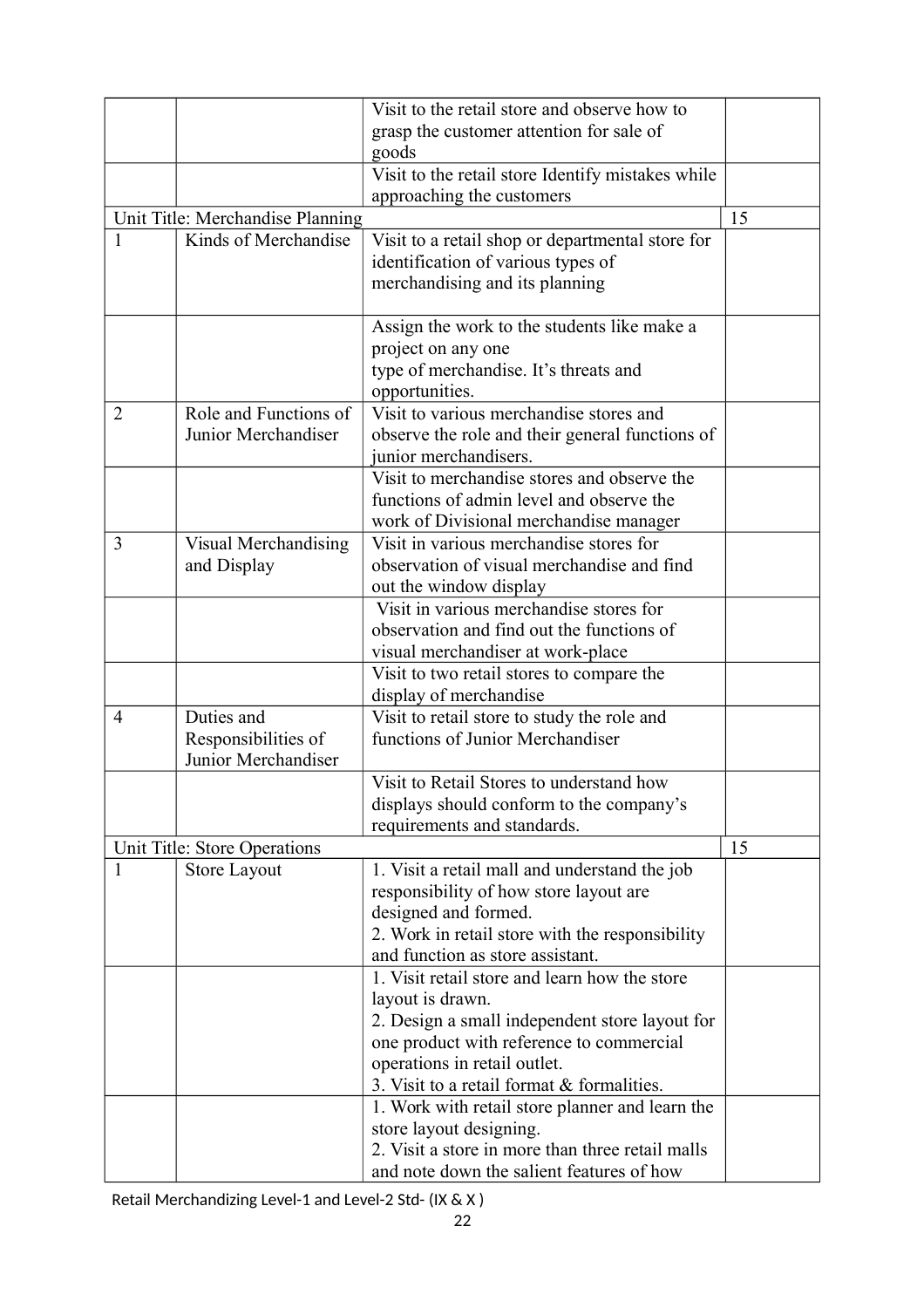|                                             |                                 | store layout is formed.                           |    |
|---------------------------------------------|---------------------------------|---------------------------------------------------|----|
| $\overline{2}$                              | <b>Store Design</b>             | Visit to a retail store to study the store layout |    |
|                                             |                                 | and design                                        |    |
|                                             |                                 |                                                   |    |
|                                             |                                 | Work with retail store planner and learn the      |    |
|                                             |                                 | store layout designing.                           |    |
| 3                                           | <b>Store Procedures</b>         | On-the-job or internship in a store               |    |
|                                             |                                 | management job in the retail sector.              |    |
|                                             |                                 | Practically work in a retail store to understand  |    |
|                                             |                                 | the product promotions.                           |    |
|                                             |                                 | Practically work in a retail store to complete    |    |
|                                             |                                 | for open $&$ close the retail store.              |    |
| 4                                           | <b>Store Maintenance</b>        | On-the-job in a super market store and learn      |    |
|                                             |                                 | the process of                                    |    |
|                                             |                                 | handling and maintenance.                         |    |
|                                             |                                 | On job orientation of receipts and issue of       |    |
|                                             |                                 | product from the stores.                          |    |
|                                             | Billing, Transport and Delivery |                                                   | 15 |
| 1                                           | <b>Billing Procedures</b>       | Role Plays and Activities based on Billing        |    |
|                                             |                                 | and Accounting Procedures.                        |    |
|                                             |                                 | On-the-job to handle payments in retail           |    |
|                                             |                                 | organization.                                     |    |
| $\overline{2}$                              | Elements of                     | Make a small report on cost effective modes       |    |
|                                             | Transportation                  | of retail transportation                          |    |
|                                             |                                 | Discuss with your instructor the significance     |    |
|                                             |                                 | of loading & unloading and make a brief           |    |
|                                             |                                 | report                                            |    |
|                                             |                                 | Hold a group discussion to find solutions to      |    |
|                                             |                                 | the problems of retail transportation             |    |
| 3                                           | <b>Delivery Procedures</b>      | Delivery process of Departmental Stores &         |    |
|                                             |                                 | Malls                                             |    |
|                                             |                                 | Delivery process of Departmental Stores &         |    |
|                                             |                                 | Malls                                             |    |
|                                             |                                 | Role Play on Customer Handling, Packing,          |    |
|                                             |                                 | bagging and Delivery of goods.                    |    |
| $\overline{4}$                              | Laws in Record                  | Visit to retails organization and observe the     |    |
|                                             | Maintenance                     | recording maintenance system.                     |    |
|                                             |                                 | Visit to small shops/ grocery shops/ small        |    |
|                                             |                                 | scale industry observe the laws followed in       |    |
|                                             |                                 | recording maintenance system.                     |    |
| Security Operation & Housekeeping in Retail |                                 | 15                                                |    |
| 1                                           | Security Points in              | 1. Visit a retail store and make the list of      |    |
|                                             | <b>Retail Store</b>             | security check points.                            |    |
|                                             |                                 | 2. Develop a block model of retail store.         |    |
|                                             |                                 | 3. Role play at security points.                  |    |
| $\overline{2}$                              | Role and Functions of           | Group discussion on advancement in security       |    |
|                                             | <b>Security Personnel</b>       | functions in retail store.                        |    |
| 3                                           | Material Handling in            | 1. Visit a Mall or working place where            |    |
|                                             | House Keeping                   | housekeeping materials are handled in the         |    |
|                                             |                                 | Retail store $&$ learn from the experience of     |    |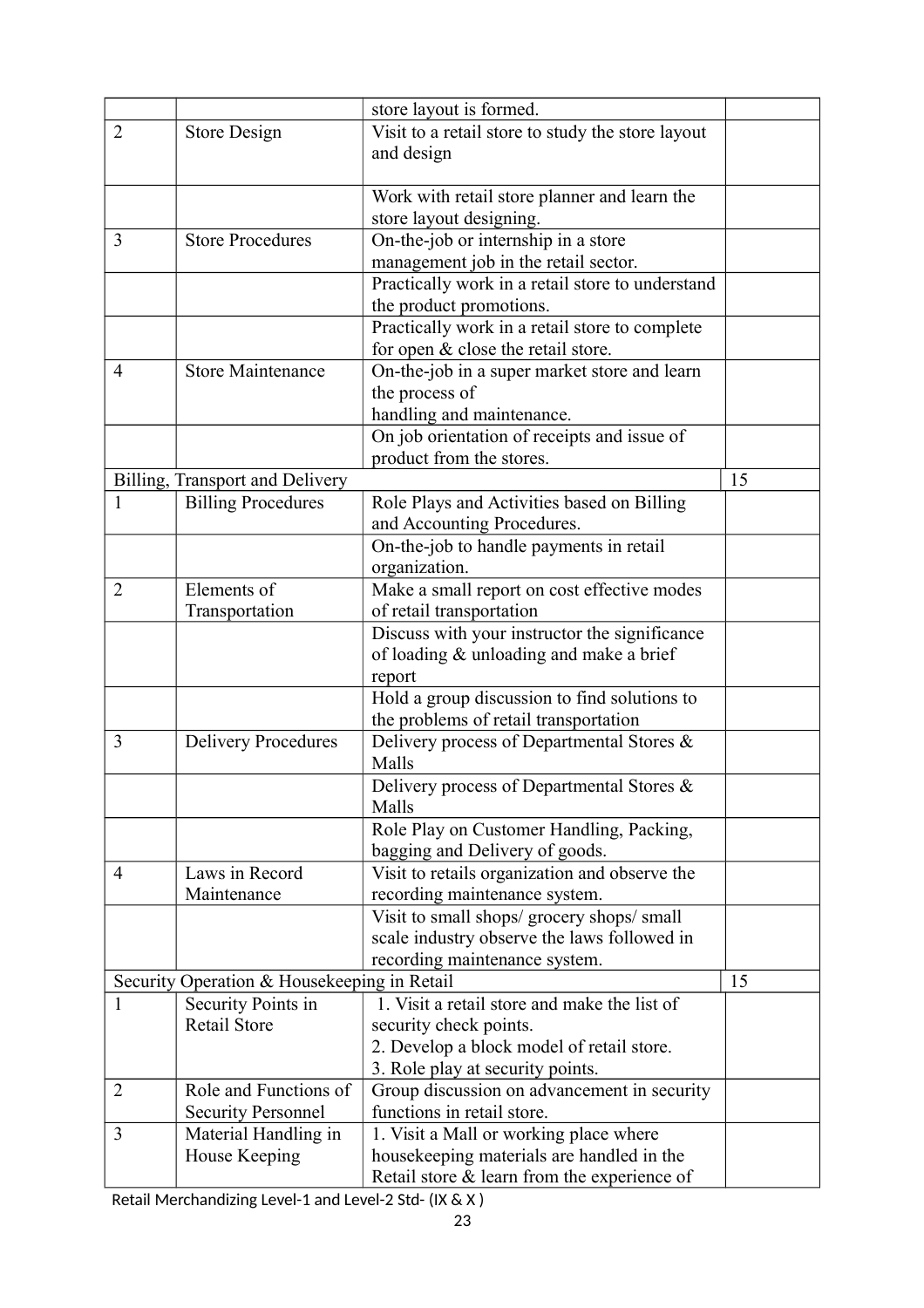|                                                |                                                       | expert.                                         |    |
|------------------------------------------------|-------------------------------------------------------|-------------------------------------------------|----|
|                                                |                                                       | 1. Visit Retail Organization and interact       |    |
|                                                |                                                       | regarding handling of housekeeping              |    |
|                                                |                                                       | Materials, potential health hazards,            |    |
|                                                |                                                       | handling of safety equipments.                  |    |
|                                                |                                                       | Role plan on cleaning the store.                |    |
|                                                |                                                       | 1. Role play on responsibilities of housekeep-  |    |
|                                                |                                                       | ping work.                                      |    |
|                                                |                                                       | 2. Visit a Retail Mall and practically learn to |    |
|                                                |                                                       | operate housekeeping equipments.                |    |
| $\overline{4}$                                 | Procedure in                                          | 1. By role play the responsibilities and the    |    |
|                                                | Housekeeping                                          | functions of the housekeeping work in retail    |    |
|                                                |                                                       | store.                                          |    |
|                                                |                                                       | 2. To visit and experience the housekeeping     |    |
|                                                |                                                       | method in the work place of retail sector.      |    |
|                                                |                                                       | Visit to a retail store and                     |    |
|                                                |                                                       |                                                 |    |
|                                                |                                                       | observe what kind of methods applying for       |    |
|                                                |                                                       | housekeeping of retail store.                   |    |
| $\mathbf{1}$                                   | <b>Communication at Work Place</b><br>Verbal and Non- | Practice sessions on effective use of verbal    | 15 |
|                                                |                                                       |                                                 |    |
|                                                | verbal                                                | and non-verbal communication skills.            |    |
|                                                | Communication                                         |                                                 |    |
|                                                |                                                       | Practice sessions on effective use of verbal    |    |
|                                                |                                                       | and non-verbal communication skills.            |    |
| $\overline{2}$                                 | Forms of                                              | Role play to demonstrate various feature of     |    |
|                                                | Communication                                         | verbal and nonverbal communication              |    |
|                                                |                                                       | Visit to the retail outlet and asked to note    |    |
|                                                |                                                       | down the advantages and disadvantages           |    |
|                                                |                                                       | of different forms of communication             |    |
| 3                                              | Communication                                         | 1. Role play to demonstrate the usage of        |    |
|                                                | Media and                                             | various communication equipments                |    |
|                                                | Equipments                                            | 2. Role play to demonstrate communication       |    |
|                                                |                                                       | etiquette                                       |    |
|                                                |                                                       | Visit to the retail outlet and asked to note    |    |
|                                                |                                                       | down how to evaluate the communication          |    |
|                                                |                                                       | media                                           |    |
| 4                                              | Barriers in                                           | Visit to the retail outlet and identify the     |    |
|                                                | Communication                                         | barriers in communication.                      |    |
|                                                |                                                       | Visit to the retail outlet and find out the     |    |
|                                                |                                                       | strategies for overcome barriers in             |    |
|                                                |                                                       | communication.                                  |    |
| Health Care and Personal Grooming in Retailing |                                                       |                                                 | 10 |
| 1                                              | <b>Health Care Activities</b>                         | Visit to a retail store to observe relevant     |    |
|                                                |                                                       | practices adopted to maintain hygiene           |    |
|                                                |                                                       | Visit to a retail store to observe relevant     |    |
|                                                |                                                       | practices adopted to prevent pollution.         |    |
| $\overline{2}$                                 | <b>Health Care Measures</b>                           | Visit to the retail outlet and asked to note    |    |
|                                                |                                                       | down the health care measures in Retail         |    |
|                                                |                                                       | Group discussion to find out ways to make       |    |
|                                                |                                                       | conditions safer                                |    |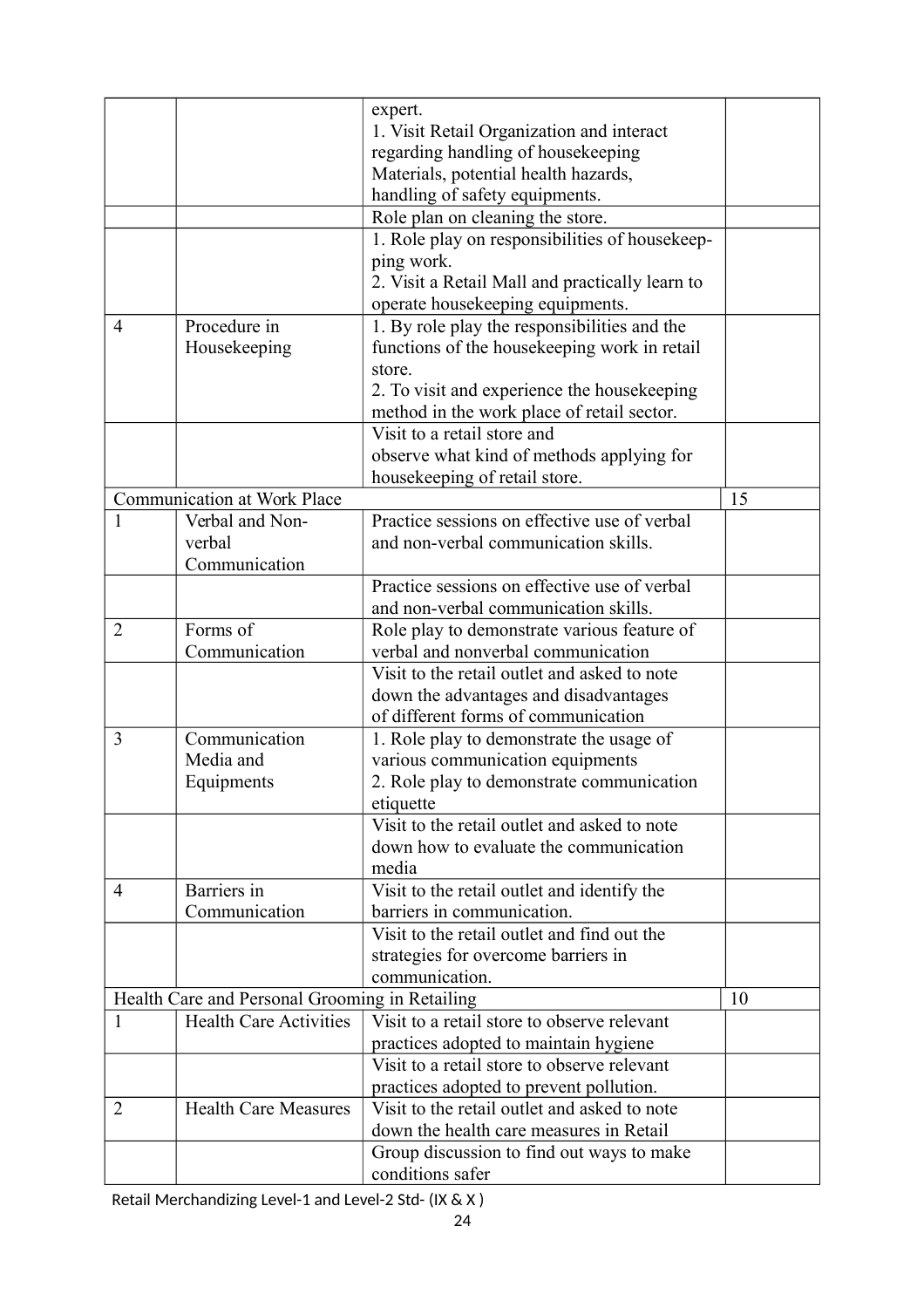|                |                   | Interview a retail store owner to state the     |  |
|----------------|-------------------|-------------------------------------------------|--|
|                |                   | measures adopted by him to ensure health and    |  |
|                |                   | safety                                          |  |
|                |                   | at the store                                    |  |
| 3              | Personal Grooming | Make a small report on the basis of             |  |
|                | Techniques        | observation on groomed personalities.           |  |
|                |                   | Visit a restaurant and record the ways of table |  |
|                |                   | presentation and dining.                        |  |
| $\overline{4}$ | Personal Grooming | Interact with the beautician to learn tips on   |  |
|                | Tips              | women makeup                                    |  |
|                |                   | 1. Visit a doctor to discuss first aid          |  |
|                |                   | requirements with respect to work related       |  |
|                |                   | injuries in retail.                             |  |
|                |                   | 2. Visit to retail store and observe work       |  |
|                |                   | related injuries while moving goods one place   |  |
|                |                   | to another place.                               |  |

### **Teacher's Qualifications**

Qualification, competencies and other requirements for appointment of Graduate Teacher (Retail Marketing Management)

on contractual basis should be as follow:

#### **S.No. Qualification Minimum Competencies Age Limit**

**1.** Graduate or Diploma in Retail Management, P.G. Diploma in Marketing with at least 50% marks and 1 year experience. Preparable to higher education with MBA (Retail Marketing) and PG Diploma in Retail Management. · Effective communication skills (oral and written) · Basic computing skills. · Technical competencies (e.g. in areas such as marketing, sales promotion, store maintenance, marketing and merchandising etc.) 18-37 years Age relaxation to be provided as per Govt. rules.

### **List of Tools, Equipment and Materials**

The list given below is suggestive and an exhaustive list should be prepared by the teacher. Only basic tools, equipment and

accessories should be procured by the Institution so that the routine tasks can be performed by the students regularly for

practice and acquiring adequate practical experience.